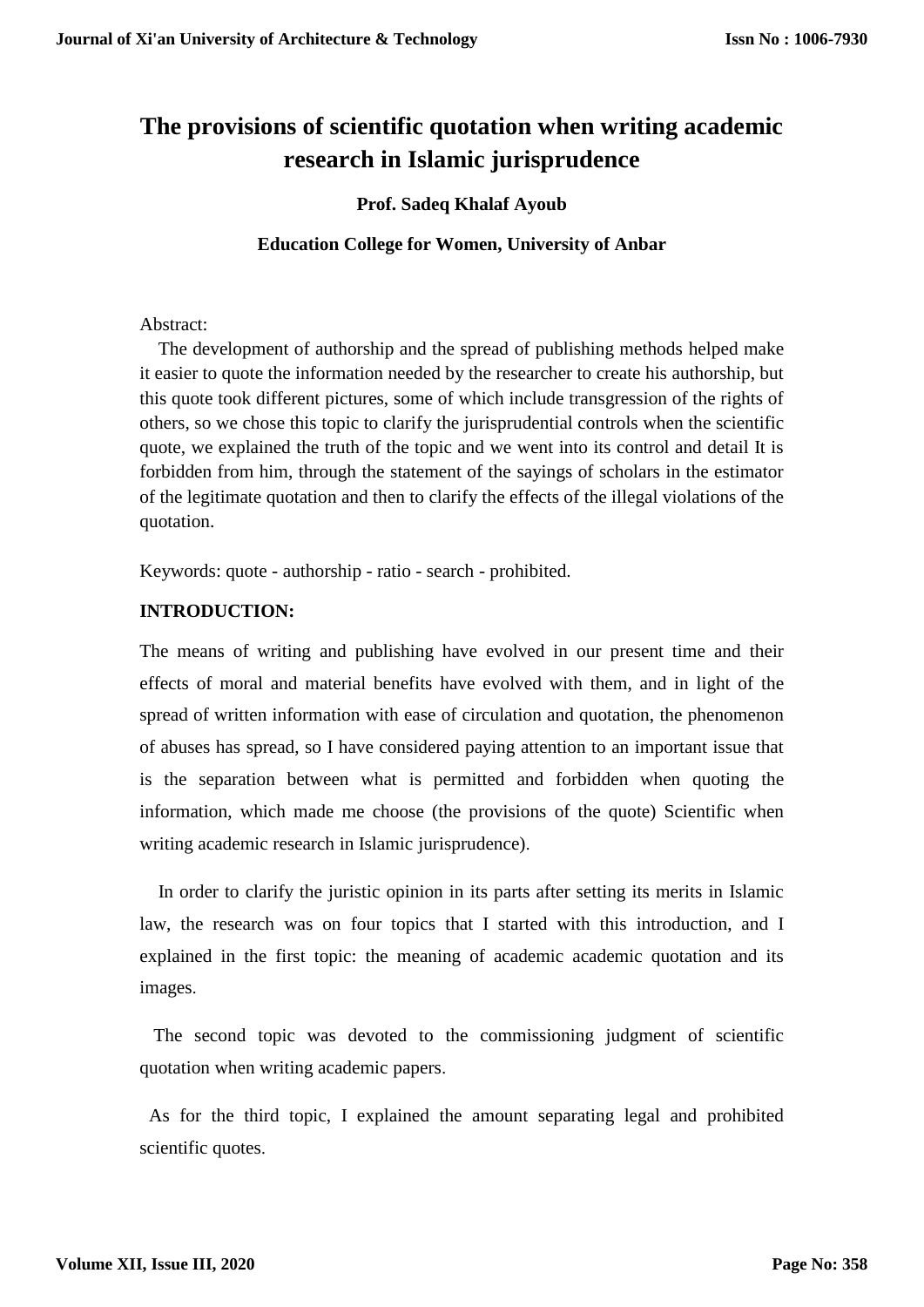She detailed the implications of the forbidden scientific citation in the fourth topic.

In my research issues, I made sure to balance the contemporary scientific method with what our distinguished scholars mentioned to clearly show the realism of Islamic law and its suitability to apply to all branches and emerging issues.

The first topic: Explaining the meaning of academic academic quotation and its images.

It has two requirements:

The first requirement: the definition of academic scientific quotation

First - the definition of academic scientific quotation as a language

Quotation language - means benefit (1).

In the hadith of Abd al-Rahman ibn Amr al-Salami and Hajar ibn Hajar, they said: We came to al-Arbad ibn Sariya, so we greeted and said: We brought you visitors, returnees and quotees (2).

Any students of science, and quoted knowledge if learned (3).

And scientific: feminine science, which is the opposite of ignorance, and comes in the sense of the types of knowledge (4), with which the thing is distinguished from others (5).

And the academic: objective science within a scientific or literary complex characterized by seriousness and scientific abundance (6).

It is a reminder of the word academic and its origin is a philosophical school founded by Plato in the groves of Academies in Athens (7).

So the meaning of academic academic quotation in the language is to take advantage of knowledge of a distinct nature of seriousness and scientific abundance.

Second - defining academic scientific quotation as a convention.

A - Definition of scientific quotation a convention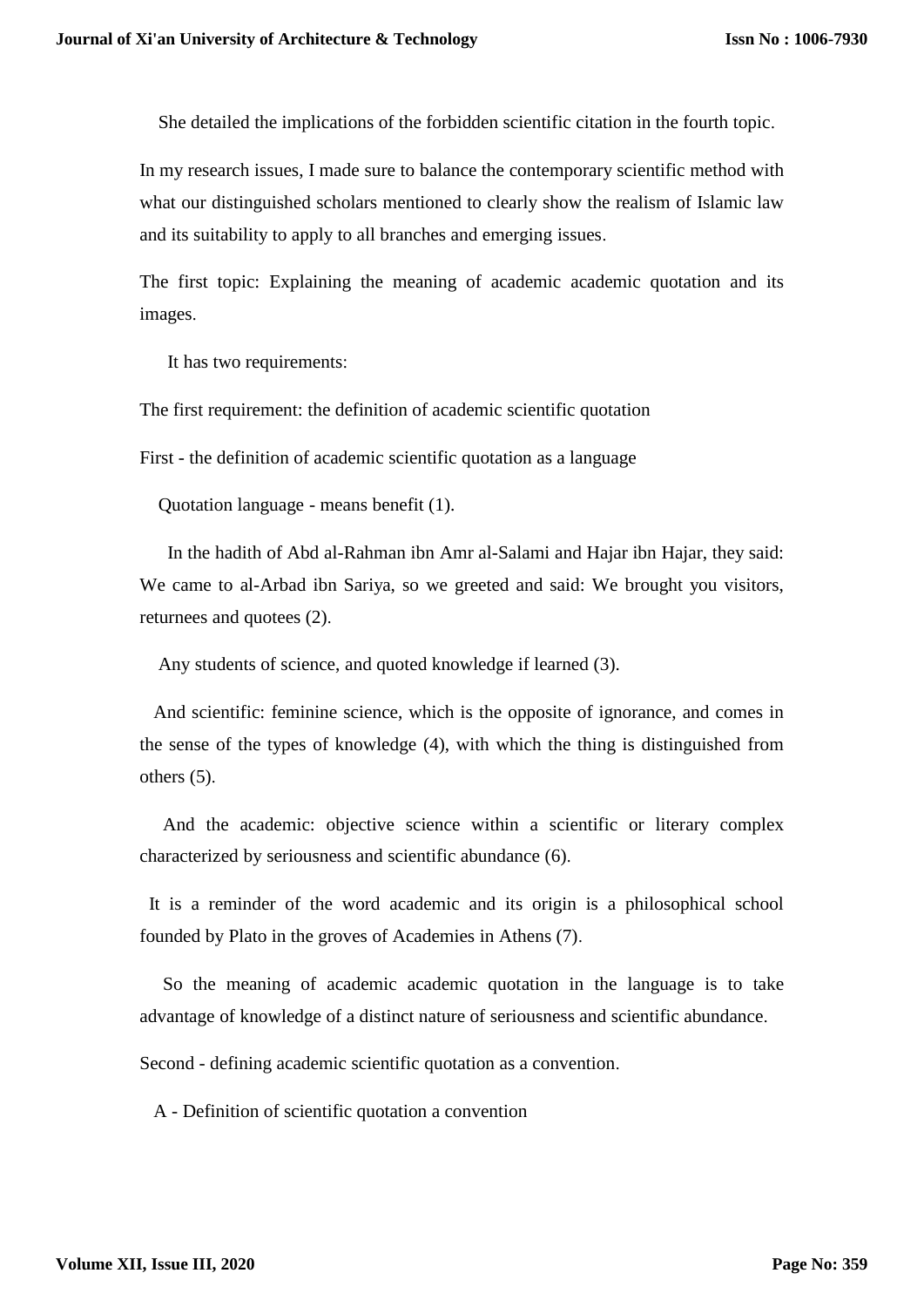After investigating and looking at the various books of Sharia sciences and books of scientific research, I found that every science has its own definition of it. In the Qur'an sciences, Imam al-Suyuti (may God Almighty have mercy on him) knew that:

(Including poetry or publishing some of the Qur'an is not that it is from him not to be said in it, God Almighty and the like said, then that is not a quote) (8).

It is noted here that the quotation is restricted to the Holy Quran only.

And in the science of hadith he defined the quote: (To come up with words and then follow it with a verse or part of it or with a hadith without saying in it the Almighty said or his Messenger (may God bless him and grant him peace) said) (9).

Where the hadith was added to the Holy Quran.

And among the fundamentalists: Imam Al-Ghazali says when he talks about the significance of words in terms of the rulings: (The term if it indicates the ruling in its meaning and reason is the quote that is called an analogy) (10).

So make each measurement a quote, and this does not mean that each quote is a measurement.

And in the curricula of scientific research, he knew: that he (transferred some texts from others directly or indirectly in order to emphasize a specific idea or criticize it objectively and reach new ones in the specialization itself) (11).

In another, more general definition: (It is the transmission of the thoughts of others with documentation) (12).

Prof. Abdel-Wahab Ibrahim from Umm Al-Qura University in Saudi Arabia defined it: (A choice of text, texts or an idea from a large number of texts or ideas for a topic from the topics gathered through a research process in the sources guaranteed by the researcher in writing to support a position he takes or an opinion that invalidates it) (13).

Although the definitions differ in the general content by virtue of their receipt of different scientific specializations, they agree: using the previous information to reach what is useful and new for the specialists with the association with documentation, and this is the origin of the subject of our research.

B - Explanation of the meaning of the term academic term.

The idiomatic definition does not differ from what was mentioned in the language because the word is Arabized and possible to be defined precisely by saying: (A pure specialized study of the abstract of science in a field, with the cumulative construction of this science in terms of theories, evidence of issues and judgment on molecules and other definitions) (14).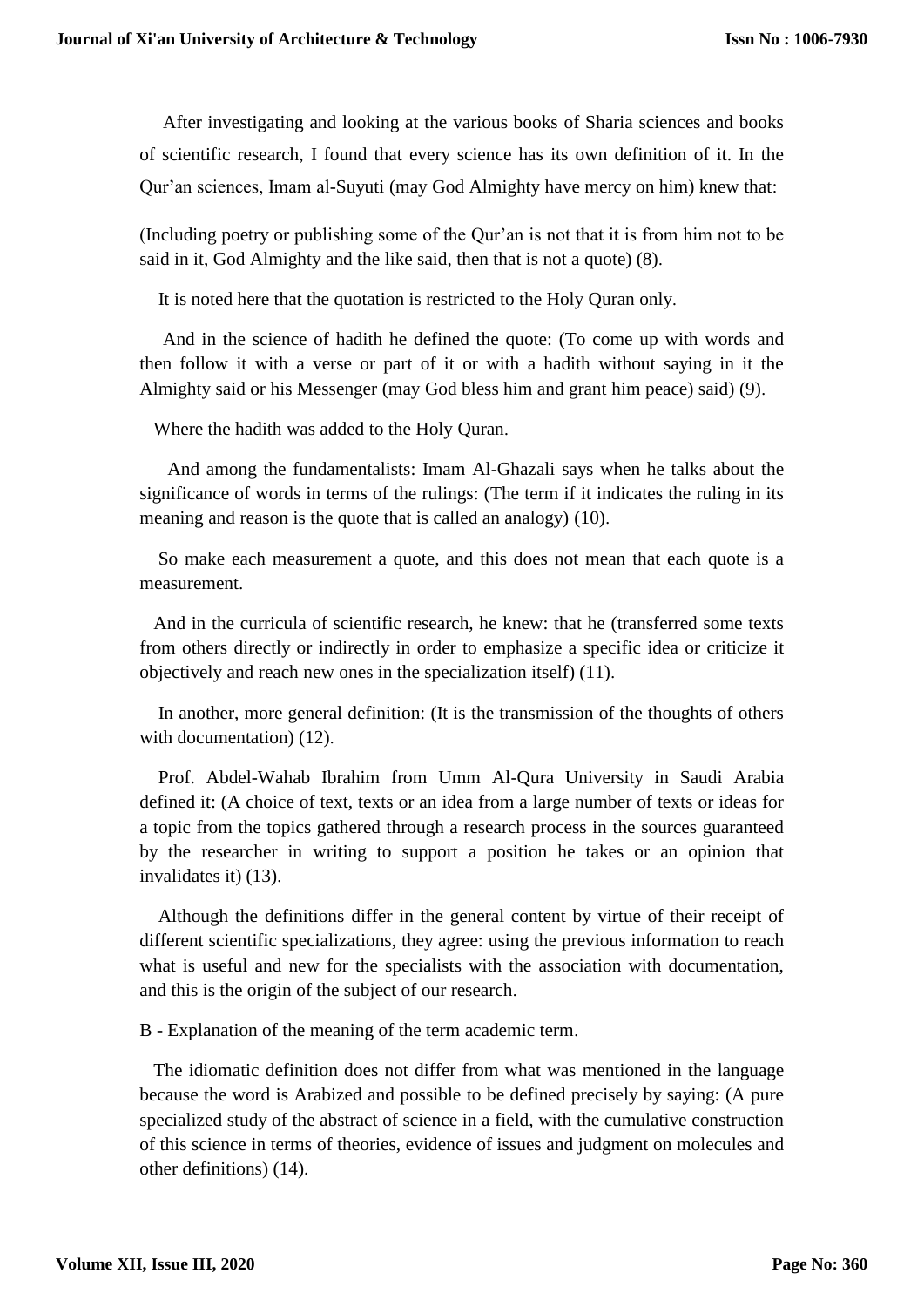And this development has long been associated with graduate studies whose square is the universities that organize the principles of research and study in different disciplines, and for the study to be academic, it must be subject to the regulations that regulate it, issued by a party with a binding quality.

The second requirement - photos of academic academic quotes

After investigating the books of Islamic law scholars and what the modern researchers mentioned in their research methods, I found that the scientific quotation has two pictures:

The first picture: the direct literal quotation, which is that the writer transmits the entire texts in full and without change (15), and the books of Islamic Sharia scholars often contain these quotations, as they take support for their topics (16).

However, this quote stipulated two conditions:

The first - that this quotation is intended to reach a new thing, otherwise what is the benefit of transferring the texts, Imam Al-Zarkashi (may God Almighty have mercy on him) says: (A prudent person who addresses a classification should not change two purposes: either he invents a meaning or he creates a description.

And a building other than these two sides is the blackening of paper and the height of the attic of theft) (17).

It should not be prolonged when quoting the text, and it can be specified by three lines with the usual font size in the composition, because the more is a lot more, and the three are less plural, and it is not modified except when needed by him and therefore the text of the book in the scientific research methodology that the increase over the three lines requires a change The quotation mark is in square brackets on each side (18).

The second: Documentation - it is the response of the words to a saying by referring to its original source in the margin, and the lack of reference means the flow of the text to the writer and this is an understatement and loss to the owner of the original text and it is forbidden by the Almighty saying ((And do not underestimate people their things)) (19), that is: do not decrease That is, one of the rights of the people, whether it is a right in kind or a moral right, and from it he acts without the permission of its original owner (20).

The second image: Quotation in the sense - it is an indirect quotation of texts and subject to the writer's ideas so he formulates his phrases in a new style (21).

Here, the writer transmits the meaning or content without closing it or shaping it (22), with the intention of clarifying terms and clarifying problems and comprehending the provisions of that science subject to everything that has been submitted to confirmation in transportation (23), so this image is not without the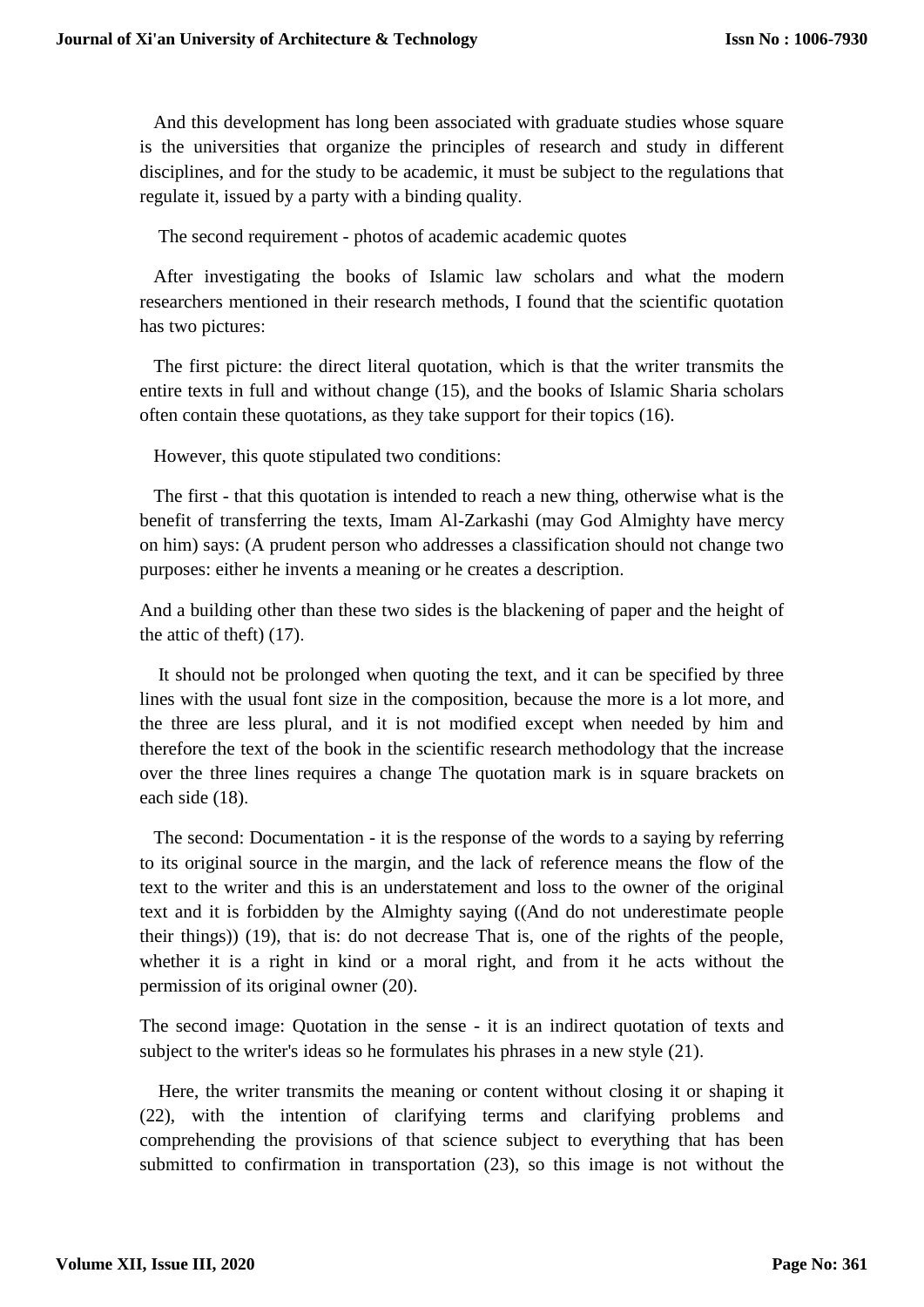requirement of documentation presented in the first image Bakr bin Abdullah Abu Zaid bin Muhammad (d. 1429 AH) says: (But the quotation is conditional on the performance of his trust and he transmitted it faithfully, attributed to his saying without ambiguity, fraud or breach)  $(24)$ .

# **The second topic**

The Ruling of Scientific Quotation on Writing Academic Research

Going into the writing of scientific research requires the researcher to familiarize with the studies of the former and quote their expressions and ideas to reach what is new and beneficial to society, for the researcher does not start from a vacuum, as it must be from my knowledge in the content of the intended study (25).

Scholarly quotations have been repeated from the scholars in their writings and there has been no denial of them, unless the quotation quotes the texts from the applicants without mentioning them, as it is the position of plagiarism, which was stipulated by the Imam of the Two Holy Mosques, Abd al-Malik al-Juwayni (may God Almighty have mercy on him) and others (26) and their reason:

- 1 This is like raiding the efforts of others and changing their affiliation (27), and God Almighty says ((God commands you to lead trusts to their people)) (28), and trustworthiness requires a ratio of rights to its people, that is, really (29).

- 2These efforts are often associated with the money spent, and the Messenger of God (may God's prayers and peace be upon him) says: "A person's money is not permissible except with the kindness of his soul" (30).

- 3Deceiving the reader and his illusions of affiliating ideas with the quotation (31), and perhaps a researcher transmits it and confirms the information to non-original owners.

God Almighty says ((not those who rejoice in what they came and love to give thanks as they did not Thspenhm Bmvazh of suffering and a painful punishment)) (32), it is a kind of lying and the joy of doing this is not a victory, not Bmanjieh account (33.)

Imam al-Suyuti (may God Almighty have mercy on him) said: (That is why you do not see me mention anything in my classifications of a letter except for the one who is attributed to him, stating his book which he mentioned in it) (34).

All of this is supported by the hadith mentioned by the Prophet (may God bless him and grant him peace): (I do not like that I told a person) (35), i.e. I did the same as what he did or I said like his saying (36), it is said and narrated (37), except that the general word indicates The illegitimacy of transferring everything that is offensive to others, and if the origin of the hadith indicates another meaning, which is not mentioning the defects of others, if the quotations are specific and well-documented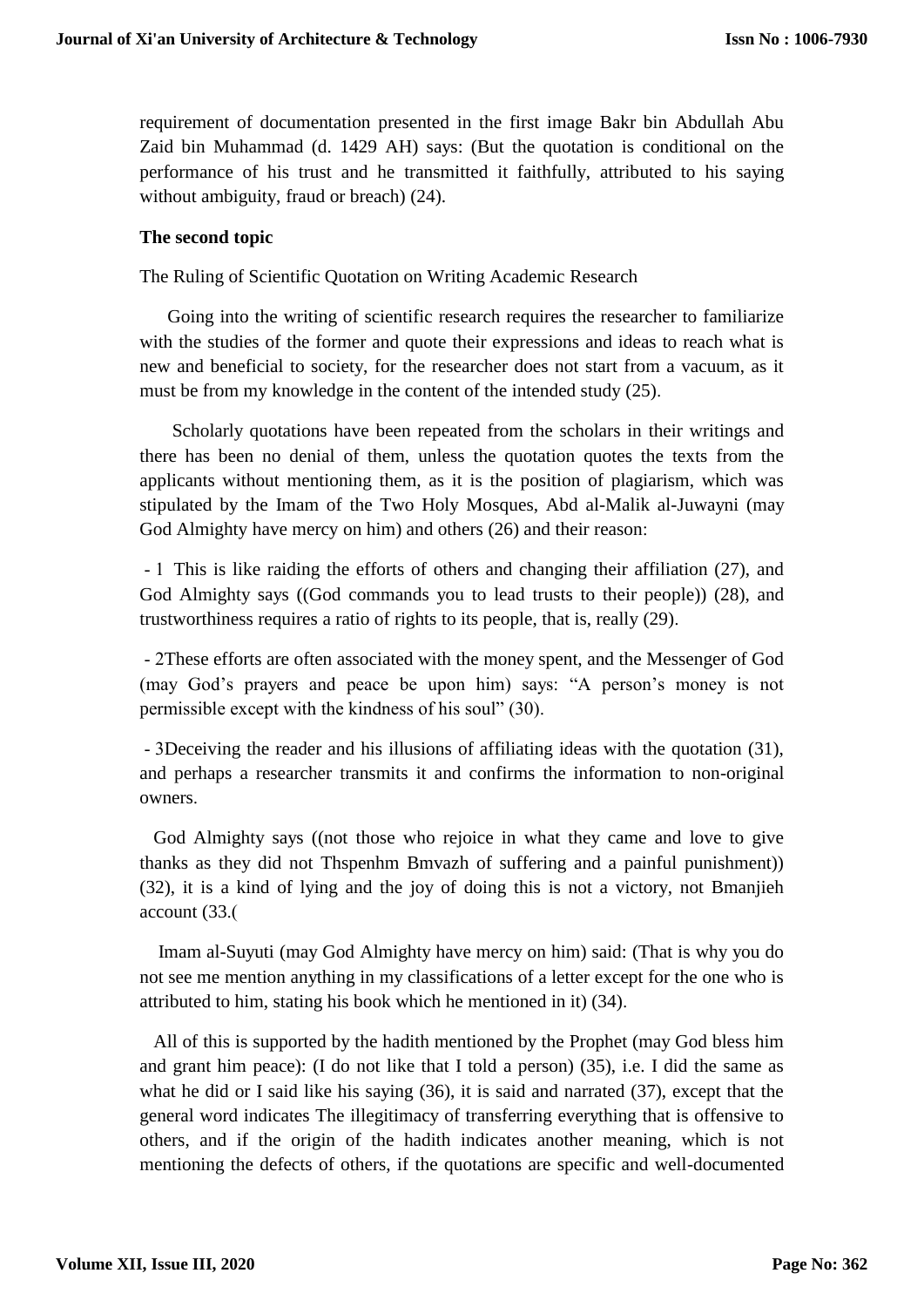scientific documentation, I did not find any of the scholars prohibiting it after it was approved by scientific institutions or published or placed in places Public because this is the public permission for this type of benefit, and it is inferred for the following:

1 - says: ((the day says the hypocrites and hypocrites for those who believe Anzerona quote from your light was told Turn behind you Valtmsoa Nora)) (38), the quote to be asked here: do without fire, answer it from the angels and said to the believers (b (Barjawa behind you So taking the meaning out of the situation, it is reported that it is permissible to borrow the light from the fire, which is permissible for all (39), and for scholars the light of knowledge is permissible as it is, and is available at all times and more than the light emitted by others, which is obscured at times (40).

2 - His saying, may God's prayers and peace be upon him: (Oh God, I ask you for useful knowledge(...

Among the forms of benefiting from the sciences is quoting the texts or their concept and then transferring them to others. Al-Mundhiri, may God Almighty have mercy on him, says: (And copying the beneficial knowledge has his reward and the reward of those who read, wrote or work on it, what remains his plan) (42).

People have inherited copies of the various sciences without denying it, and therefore banning quotes is a violation of consensus (43).

3- It is proven that the Prophet, may God's prayers and peace be upon him, was quoting from the Noble Qur'an in the context of his hadith and his calls to God Almighty with supplication, and from him he said, may God's prayers and peace be upon him:

Habitat, the sun and the moon take into account the debt I remove from me and enrich me from poverty and enjoy my hearing and vision and my strength in your path) (44).

Where the Messenger Muhammad (may God bless him and grant him peace) called God Almighty to what Al-Bari described as his saying in the Almighty saying: ((So let the morning dwell, make the night dwelling, and the sun and the moon counted)) (45), it is the principle and the substance.

Our master Abu Bakr Al-Siddiq (may God be pleased with him) confirmed the act of the Prophet, may God's prayers and peace be upon him, when he recommended to our master Umar, may God be pleased with him, after the caliphate after him, and concluded it by saying: ((And those who do wrong will know which they are turning against)) (47) (48).

# The third topic

The amount separating legal and prohibited scientific quotes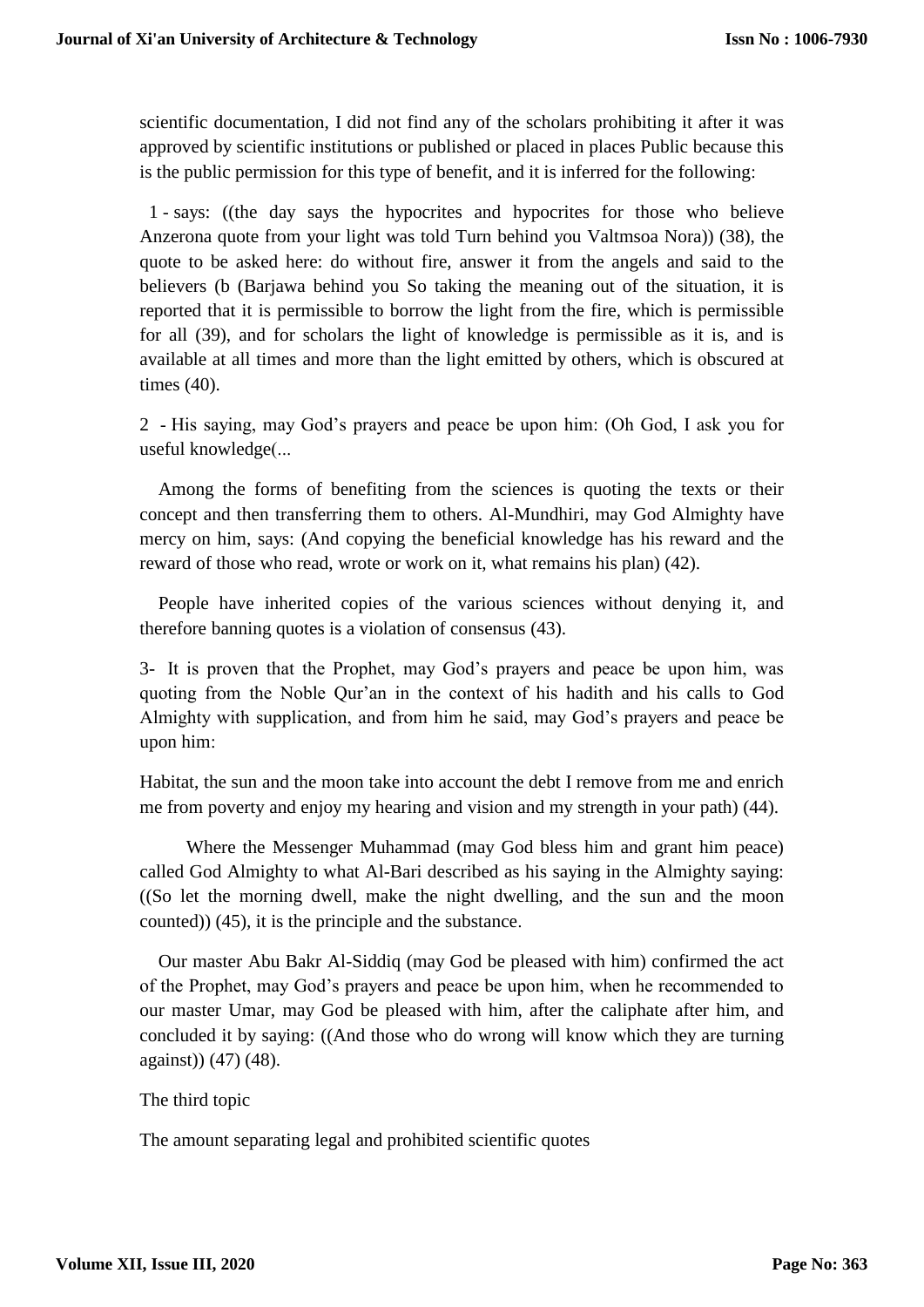By this we mean the numerical amount, as the number of words is calculated by it. If the permissible percentage exceeds the researcher falls in the prohibited, which requires us to define the numerical amount and then explain its details in two requirements:

The first requirement: Define the numerical measure as a language and convention.

The amount is language: from the amount of the thing, i.e. its amount (49), and it comes in the sense of measuring the thing with something (50).

And idiomatically: (It is the continuous quantity that deals with volume, line, surface and thickening in combination) (51).

He also knew that: (Continuous wisdom related parts such as the line, the surface and the educational body) (52)..

And number: a language of counting, which means counting abundance in a thing  $(53.0)$ 

And idiomatically: (It is the suspension of the judgment by a special number indicating the selection of the ruling except for that number) (54).

In the Almighty saying:  $((And make them bound with eighty lashes)) (55)$ .

Adherence to this number indicates the negation of the obligatory obligation over eighty lashes because it is the opposite of duty (56).

And through the foregoing, the numerical amount can be defined as the fixed quantity that relates to the existence of the judgment and with its absence, it will not be the existence of that judgment.

The second requirement: estimating the percentage of legitimate quotes

It was reported that the Iraqi Ministry of Higher Education and Scientific Research specified 15% of the permitted quotations in academic research from theses and university theses and 20% of other books provided that the percentage should not be more than 5% from one source.

It relied on these estimates on a program called (TuRnitin), which is a branch of the commonly used (ITR) program.

As he collects quotes and records each set of consecutive words quoted from a source: a point even if the permissible percentage exceeds the submitted research response and it seems to me that it counts between three words to five consecutive points, which means that the texts must be acted and what is new and useful added.

As he collects quotes and records each set of consecutive words quoted from a source: a point even if the permissible percentage exceeds the submitted research response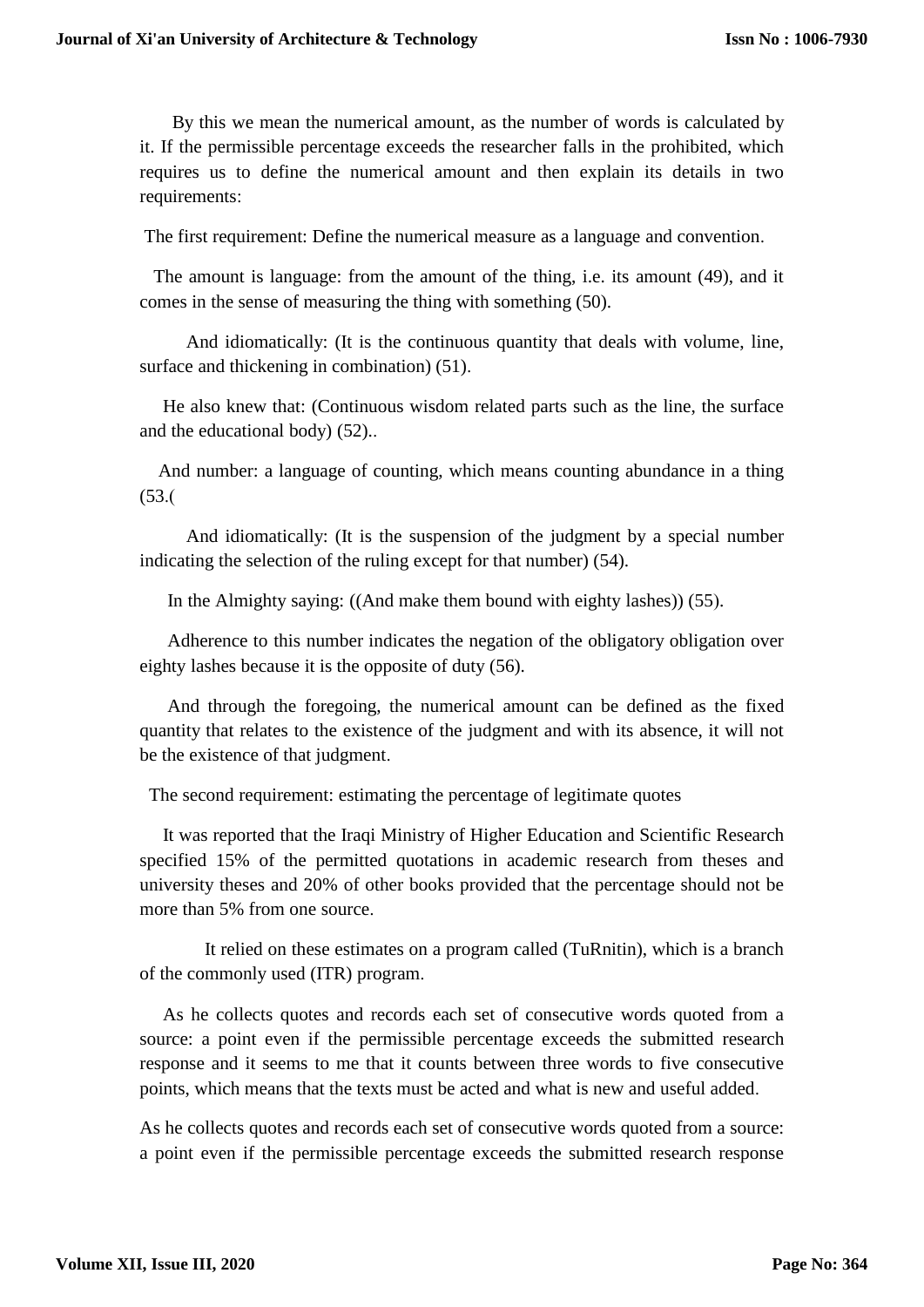and it seems to me that it counts between three words to five consecutive points, which means that the texts must be acted and what is new and useful added.

 Although the work of these systems is limited because not every author is uploaded to this program, texts can be drawn from books not included in this program and they do not appear in quotations, but this system is completed through the direct consideration of scientific committees in the submitted academic research, if he put an end Numerically permissible, it was overlooked by its owner signing an order stipulated by scholars of Islamic law despite the difficulty of spreading and circulating books in the country. Imam Al-Juwayni Abu al-Maali, called Imam of the Two Holy Mosques, says: The saying is (58), and what is meant by the chapter here is a specific letter beginning and ending quoted. The researcher should not overload the many text quotes from different sources because that makes him in the field of using other people's thinking without bearing himself the effort of research and study, although the quotes that Its sources are referred to as a guide for extensive reading and a complete knowledge of ideas, and it is correct for the researcher to familiarize himself with the various ideas, so he chooses the important among the tasks to avoid repetition and evasive redundancy (59).

This estimate of the prohibited quotation has fixed legal principles in the various doctrinal chapters, as numerical proportions have been exceeded that have different negative legal effects, and according to the following applications:

First - Worship: The traveler's four licenses, which are breakfast, palace, plural, and increased wiping over the socks, are given in a few days. If they fulfill them, the licenses are turned off and exceeded by the owner, who is prohibited (60).

The audience limited it to Maliki, Shafi'i, and Hanbali for three days, except for the days of entry and exit, and they inferred (61) by Qatada's statement: On the authority of Saeed bin Al-Musayyib, may God Almighty have mercy on them: (If I establish four chapters four) (62), and because the Prophet, may God bless him and grant him peace, forbade Muslims from residing in Mecca More than three days before being the house of Islam, he indicated that the three are in the ruling on travel (63), and the jurists promised them here in a little extent (64), and the Hanafi jurists said that if he intended the shrine for fifteen days, he completed his prayer and fasting and explained their opinion that the minimum period The estimate for months is half a month (65).

The period of wiping over the socks was summarized in what was narrated from the Prophet, may God's prayers and peace be upon him, who said: "The Messenger of God, may God's prayers and peace be upon him, made three days and nights for the .)traveler and one day and one night for the resident" (66).

In it the conclusive argument and clear indication of the correct estimate for this period (67).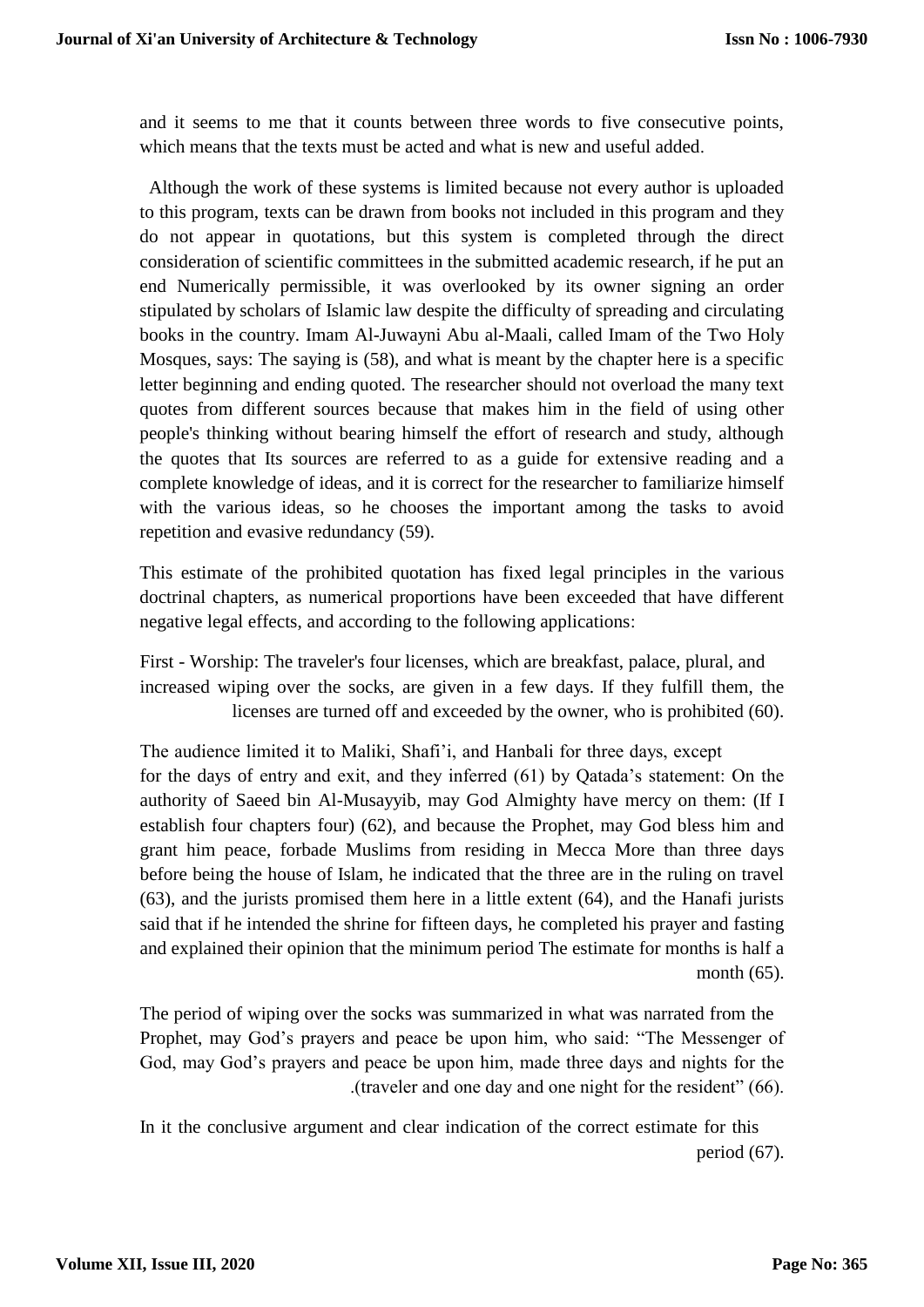Second - Transactions: The legitimate option in the condition of the condition has a known period, and this timing was not denied except by Imam Ibn Hazm Al-Dhahri, may God Almighty have mercy on him, and he explained his opinion that it violates :the completion of the deal (68), and the jurists aside from three statements

The first view: The legitimate option is for a period not exceeding three days, which is the statement of Imam Abu Hanifa and exhaled and the opinion of the Shafi'i jurists and they inferred (69) with the hadith of Ibn Omar, may God be pleased with them, he said: Habban bin Munqeth was a weak man and he had been slapped in his head safe and made the Messenger of God prayed for him May God's peace and blessings be upon him, when he buys three (70), so what is more than three days: a condition .contrary to the number required by Sharia

The second view: It is permissible to increase the choice over the three days, which is the saying of Muhammad and Abu Yusuf from the Hanafi, which is the opinion of the Hanbali jurists, Isaac and Ibn Abi Laila, may God Almighty have mercy on them, and they inferred (71): that it is a right that is dependent on the condition, so he returned his appreciation on his condition or the period due for the contract and it is .entrusted to Estimated contractors

The third saying: Estimating the duration according to the need, so it is estimated four days to the place of a village that needs to be reached to complete the deal, and it was narrated that the four days is the period of the tank and the garment, so the opinion was said by the Maliki scholars, and they inferred (72) by saying, peace be upon him: (The believers are upon their terms) ( 73), the choice of condition is .prescribed to redress the interest, so it must appreciate what it achieves

And they answered the hadith mentioned by the companions of the first saying: that this estimation is commensurate with what the two contractors or one of them .needs

Third - Personal Status: The will is legal, and it is a language - what was recommended after death (75).

.(And idiomatically: (Ownership added to after death by donation) (76)

And its amount was determined by one third, and it was taken with this estimate in several issues branched in the chapters of Islamic jurisprudence, limited to Imam Ahmad, may God Almighty have mercy on him, seventeen issues (77), and his ruling differs among jurists considering the presence of the heirs and their absence in three :sayings

The first view: It is not permissible to increase the amount of the will to the third when the heirs are present except by their permission. If the heirs are not there, then .there is no objection to the increase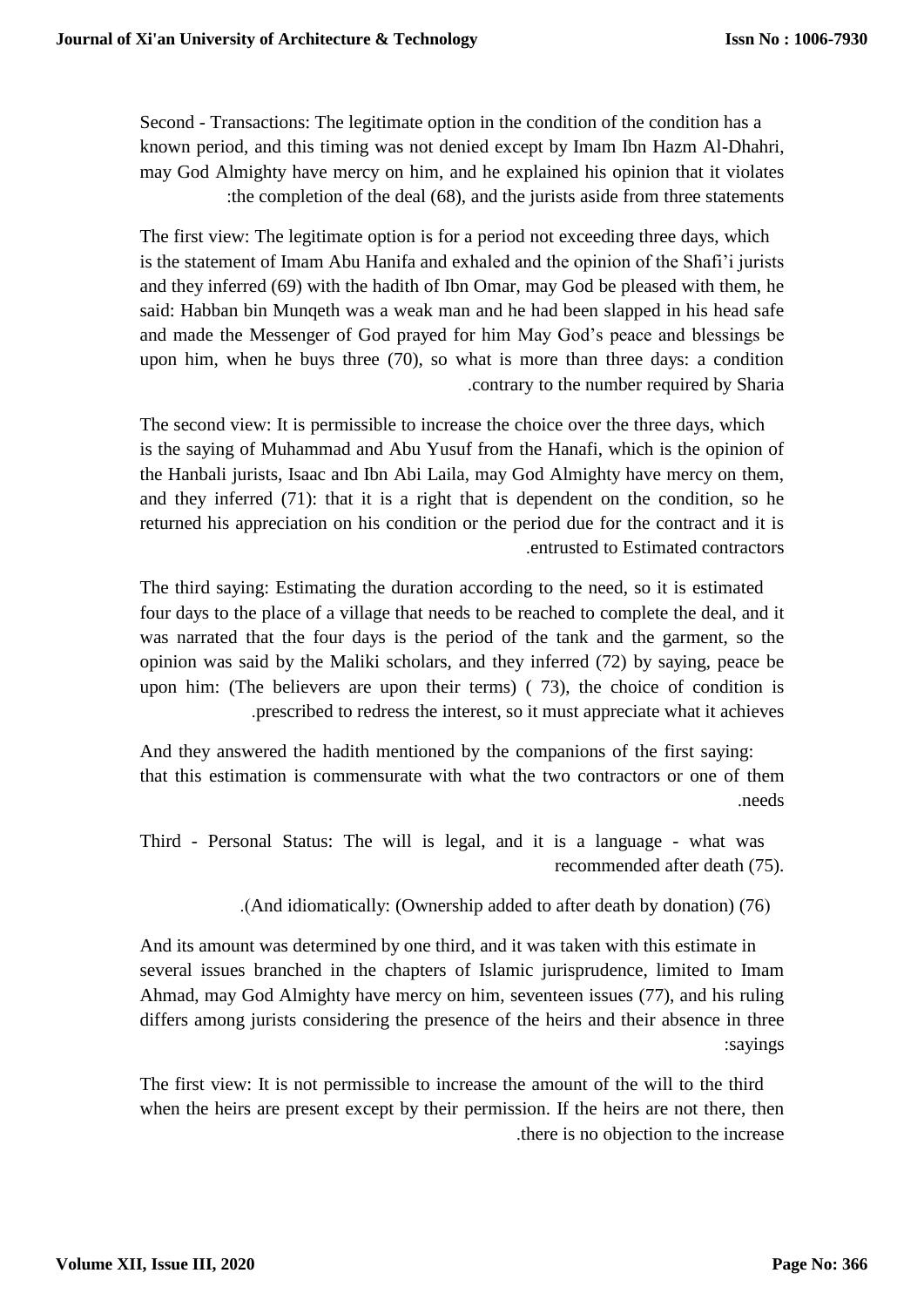With what was narrated from Saad bin Abi Waqqas, may God be pleased with him, he said: "The Prophet, may God's prayers and peace be upon him, was returning to me while I was sick in Mecca, so I said: I have money, I would recommend all my money?" He said: "No, I said, and the part?" He said: No, I said: The third? And a third is too much, to let your heirs be rich is better than to let them support people .(who are shrouding people  $(78)$ .

Not exceeding one-third is for the sake of not harming the heirs, and if they are executed or are satisfied with the waiver of this right, the increase is permissible for the exclusion of the forbidden for which the commandment is restricted to a third, and because passing the third with the heirs is unjust because it nullifies their right to inherit after the death of the heir (79).

The second view: counting the permissibility of the increase in the will over the amount of a third of the testator was heirs or not, which is the opinion of Malikiyah and Al-Dhahirah and they inferred (80):

1- His saying, may God's prayers and peace be upon him: "The third and the third are many." They said: The third is the distinction between little and much.

- 2His saying, may God's prayers and peace be upon him: (God gave you a third of your wealth when you died, an increase in your deeds) (81).

Significance: The will does not specify the amount other than a third, and it is limited to it.

The third view: They chose the details, and they said: If the deceased has an inheritance, then the increase depends on his leave, and if he does not have an inheritance, the increase is not permitted for the third, but he goes to the house of money because he is the heir of those who do not have an inheritance, and this is the view of the Shafi'i and Hanbali jurists, and they inferred (82).

- 3 The hadeeth of Imran bin Al-Husayn: (That a man freed six of his property upon his death had no money from others, so he called them the Messenger of God, peace and blessings of God be upon him, then he rewarded them three then knocked them between them and he freed two and thinner four and said to him a strong saying) (83).

And because the prohibition of the increase was for the sake of the heirs and they are not present, it seems to me that the first statement is the most correct by the strength of what they inferred and because the rulings in financial and non-financial transactions are entrusted to their reasoning and it is proven by the evidence that the reason for not increasing the third for the sake of not harming the heirs is that the barrier is no longer prohibited.

Fourth - Felonies: Estimating the Punishment of Punishment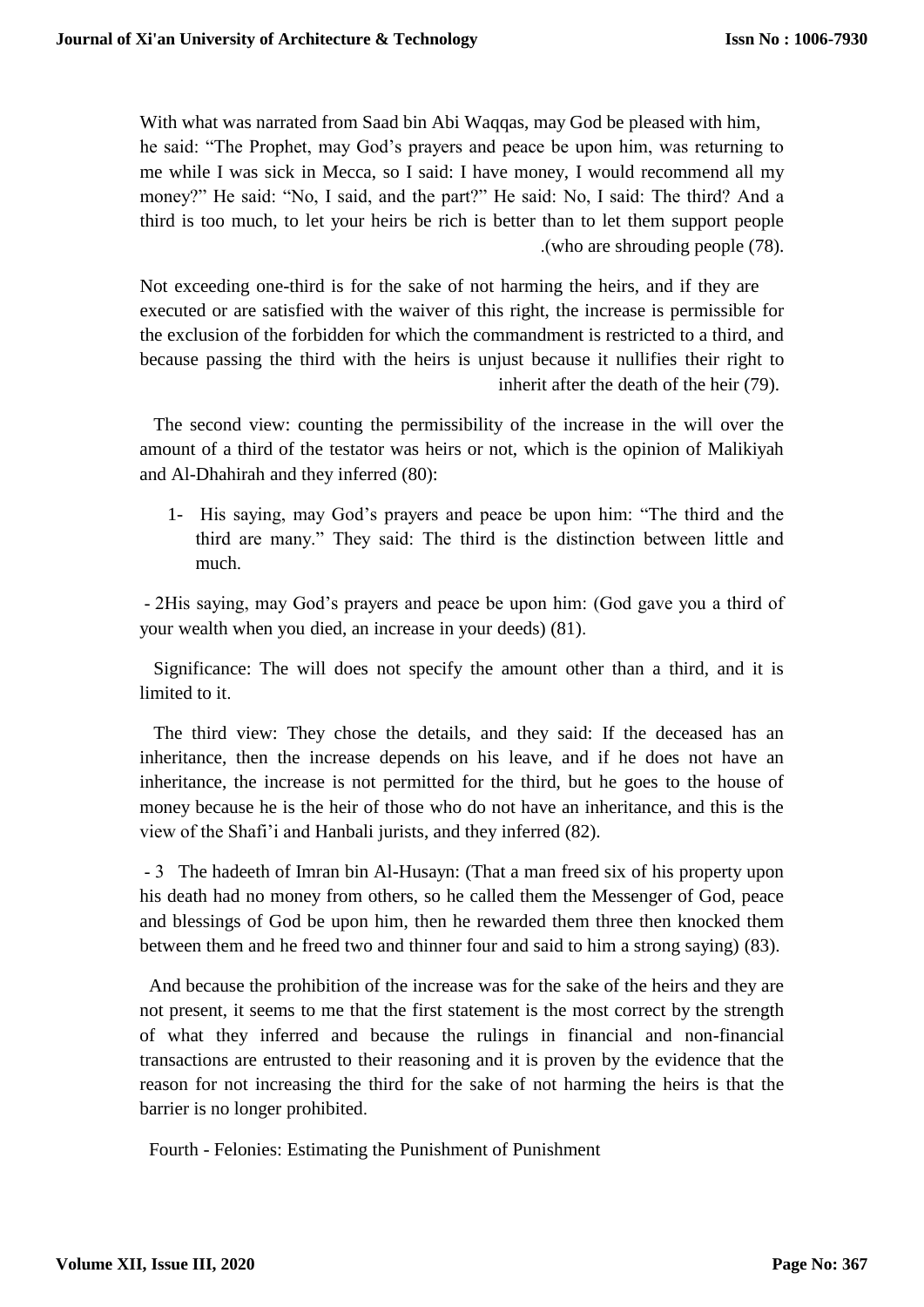Al-Taazir is a language: blame, and its Azar, meaning: its response, and it means the meaning of multiplication (84).

And idiomatically: He has different definitions among jurists, from which we choose the most absolute, which is what the Maliki jurists mentioned, that: (The punishment in which there is no known thing, but differs according to the people, their sayings and actions) (85).

The fuqaha 'agreed not to specify the least condolence (86), but rather his command is given to the imam or his representative from the judges, except for what was narrated from Imam Abi Yusuf, may God Almighty have mercy on him from the Hanafi, as he estimated it with three strikes, and explained his opinion that its material does not get restraint (87).

And I answer, that it is meaningless to estimate here with the intended occurrence without it so that it is delegated to the expert judge's opinion that he appreciates what he sees the interest in it, it is possible to dispense in it to imprisonment or others without hitting  $(88)$ .

The jurists differed in most of the three sayings:

The first view: The most condominium is thirty-nine strokes that cannot be exceeded, which is the opinion of the Hanafi jurists in the approved and narrated on the authority of Abu Yusuf, may God Almighty have mercy on them, it is seventyfive, and the Shafi'is agreed on the opinionator from their opinion, and the owners of this opinion were inferred (89) as follows:

- (1) His words, may God's prayers and peace be upon him, said: "He who reaches an end without limit is one of the aggressors." (90) And the hadith, even if it is sent, is a positive argument, and the forty least limits are devoted to the finest (91).
- (2) Imam Abu Yusuf, may God Almighty have mercy on him, explained his appreciation for the most punishment by saying: The marginal punishment for slaves is forty, and for the free one hundred, when adding and dividing by two, the result between them is seventy five (92).

The second view is that there is no fixed amount for most ta'zir, but the imam or judge can estimate it as he deems appropriate, so when the offender was bursting with the word or with one blow, he does not exceed them because the harm is explained, so he is limited to what is spoiled by evil, which is the saying of the Maalikis and they inferred (93) with what was narrated: (Maan bin In addition to making a ring on the engraving of the ring of the money house, then he brought it to the owner of the money house, and he took money from him, and Omar bin Al-Khattab, may God be pleased with him, reached it, and he struck him a hundred and imprisoned him, and he spoke to him, and he struck him another hundred, and he spoke to him, after he struck him a hundred and exiled him  $(94)$ .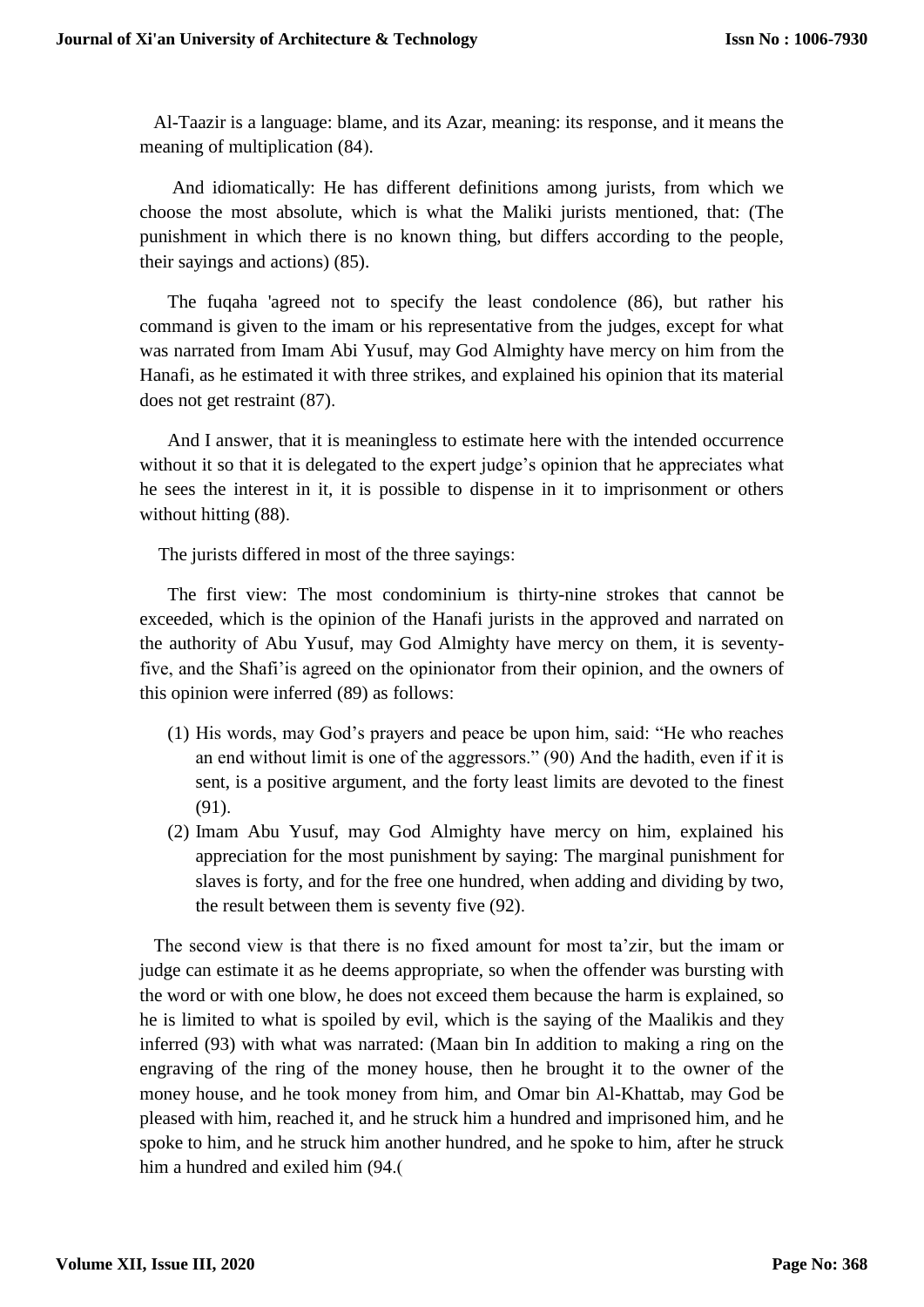The third view: There is no more than ten strikes in Taazir, which is the view of the Hanbali, Zahiriyyah, and Zaidi jurists. They inferred (95), by saying, may God's prayers and peace be upon him: (There is no punishment above ten strikes except within the limits of the limits of God Almighty) (96), so the Prophet, may God bless him and grant him peace The amount of most condolence is not permissible, and it is one tenth of the punishment for fornication, and the price for defamation and drinking alcohol (97). Other than that, he is left to the judges to choose the appropriate punishment that deters the perpetrator.

This is what seems to me to be correct because the aforementioned text has evident evidence and significance, which is stronger than the evidence that other jurists have inferred, and notes the estimates by the jurists in the four issues that I have presented that they share three characteristics:

First: Each estimate is proportional to its own situation.

Second: The jurists consider the issue of the boundary between many and few for each case.

Third: It is permissible to enact a system that determines the amounts in matters that the text does not mention on the street.

Which calls us to say: The estimate of the permissible quotation is subject to the competent authorities from academics affiliated with the authority responsible for evaluating research, theses and theses, on the basis of which the researcher obtains progress or not. Therefore, estimating the quotes issued by the official authorities that are mentioned is acceptable and commensurate With distinction between efforts and differentiation between different studies.

### **The fourth topic**

Effects of prohibited scientific quotes

There are two main reasons for the prohibited overtaking in scientific quotation today:

The first: the absence of a religious goat in order to awaken its owner from his negligence, which falls within the moral order that he commanded in the light of Islamic law, Imam Sufyan al-Thawri, may God Almighty have mercy on him, says: (The ratio of interest to its beneficial is from honesty in knowledge and thanksgiving, and silence on that is from lying in knowledge and unbelief (98).

The second: The ease of information capture and maneuvering in light of the proliferation of topics on various internet sites, which makes the quoted researcher feel safe from questioning (99).

This transgression of information transmission is inconsistent with the principle of justice established by the glorious Sharia in Islamic societies, for God Almighty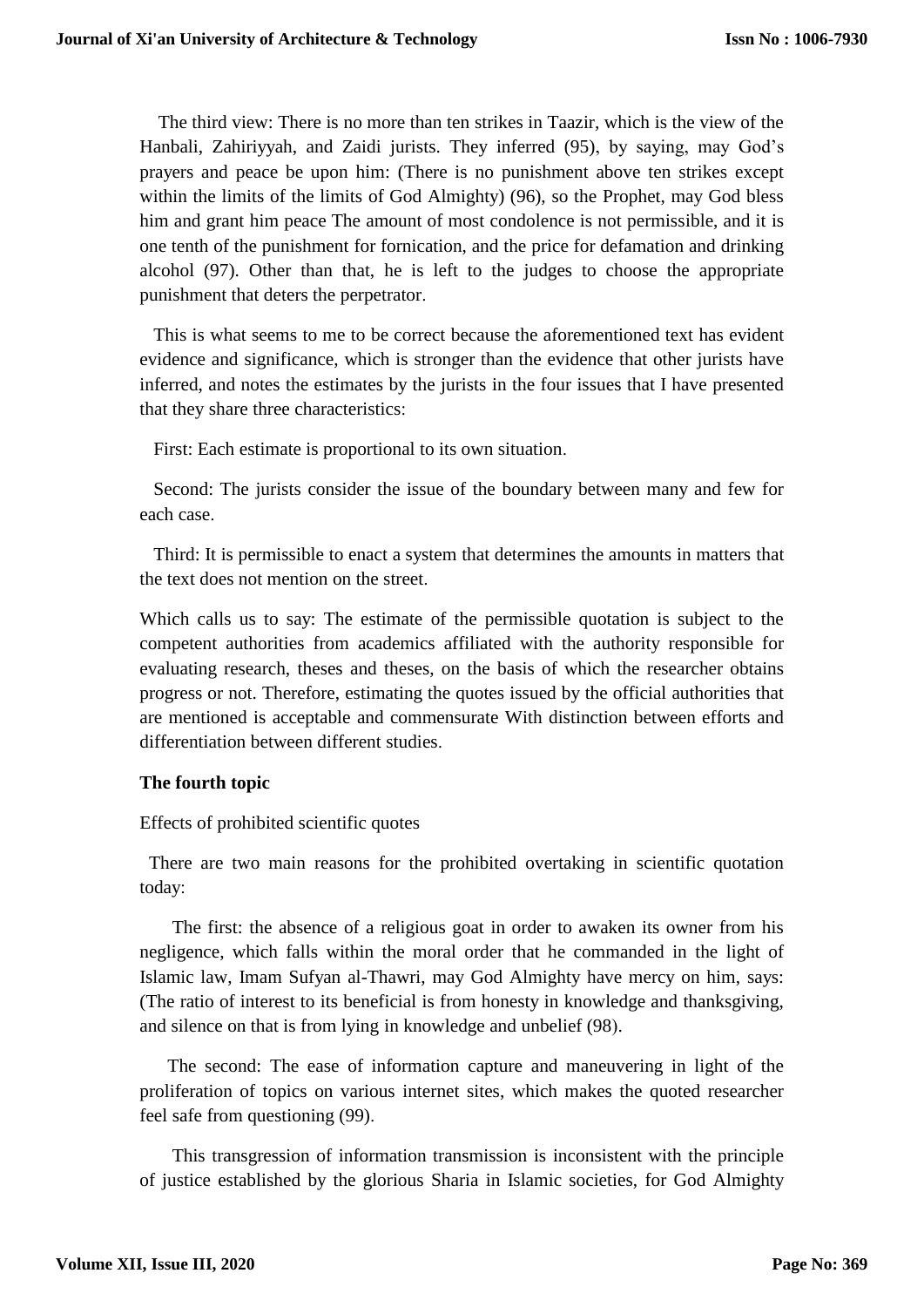says: (And for all degrees of what they did and what your Lord is unaware of what they do))  $(100)$ , it leads to the violation of rights  $(101)$ .

The law considered the violation of the scientific rights of others a crime that has become beyond the borders of a single state, which necessitated the enactment of international agreements guaranteeing its protection (102). Therefore, the Universal Declaration of Human Rights stipulated in Article 27 - the second paragraph to preserve these rights (103).

The juristic adaptation of these rights is benefits and its evidence is his saying, may God bless him and grant him peace: (Ask God useful knowledge and seek refuge in God from knowledge that does not help) (104).

The jurists defined the benefits as: (appendices occurring in the eye little by little) (105), so the information that exists between the writers of the author is a benefit - the jurists in the ruling on the security of the aggressor on two sayings:

The first saying: The Hanafi jurists mentioned it from the applicants that the benefits are not a guarantee for the aggressor, and they deduced their opinion by saying that the infringing hand is not missed by the owner's hand in the benefits, that is, he does not imagine that it is in the hand of the owner and then moved to the hand of the usurper until his hand is missed by the owner's hand (106.)

The second view: The benefits included when encroaching upon them, such as notables, so the jurists of the Malikis, Shafi'is and Hanbalis (107) said, and the late Hanafis stated unanimity on ensuring the benefits with fraud and destruction (108.)

- (1) The Almighty said: ((The way is only for those who do wrong to people)) (109), because in infringing on the benefits of others unjustly and injustice is forbidden, it must be a way.
- (2) The hadeeth of al-Hasan on the authority of Samra that the Prophet, may God's prayers and peace be upon him, said: "By hand I did not take it until you performed it" (110).
- (3) Hanafi jurists have inferred from those who hold this view of the approval of the unjust right of the couriers to injustice, and the transgression of the aggressors and the preservation of rights and a decisive rule for this corruption among the people (111).

There are two types of responsibility, according to the amount of the abuse in the inference of information.

The first: a criminal, which is the person's authority to bear the penalty for infringing on the financial rights of others based on a lawsuit submitted by the defendant.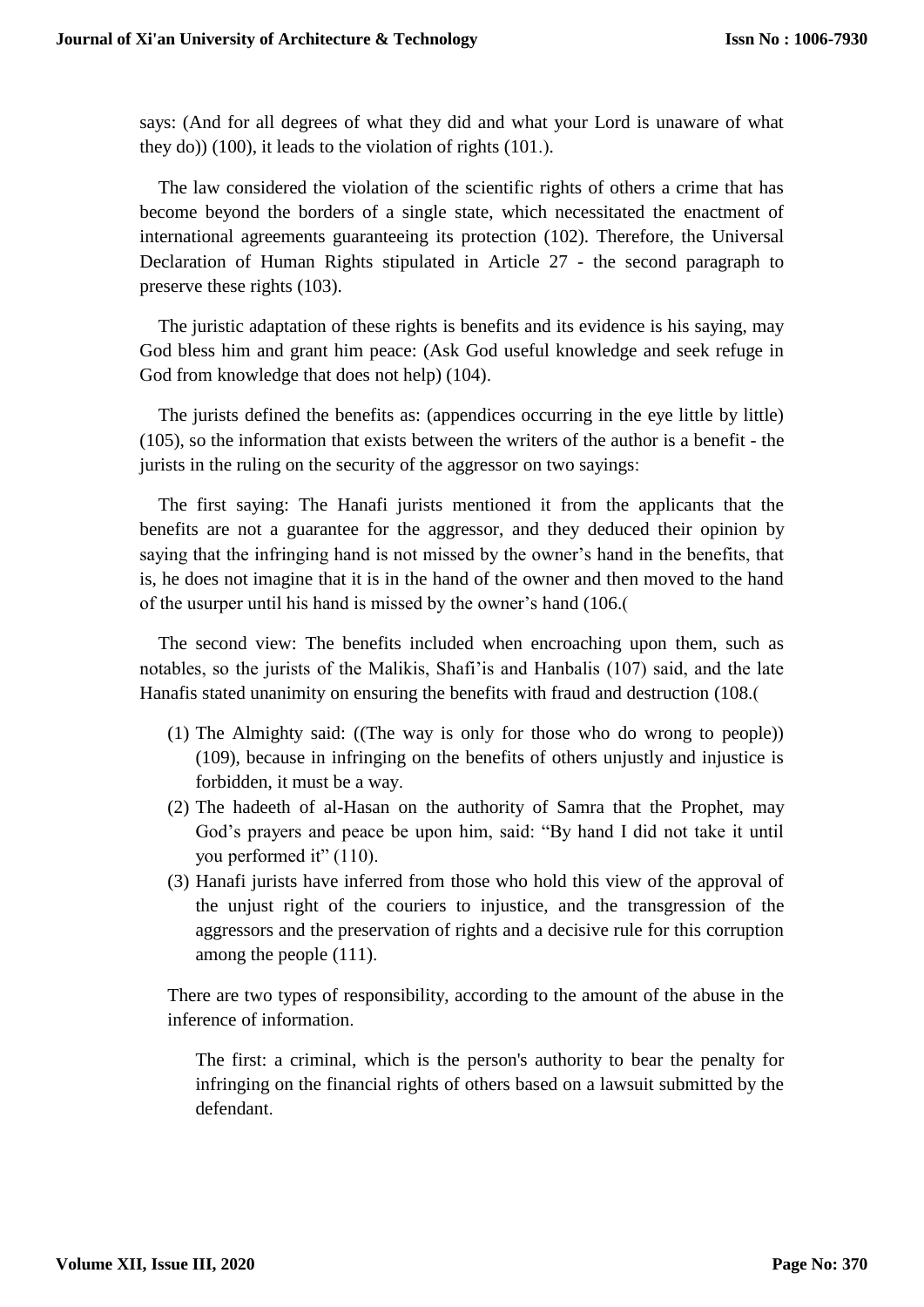Second: The disciplinary responsibility that the competent authority takes when violating its regulations, which is represented by the Ministry of Education and its affiliated universities and other companies (112).

The Iraqi Ministry of Higher Education and Scientific Research has approved the detail of the effect of prohibited inference as much as its percentage in the book issued in the fourth paragraph that stipulates that the student's master's or doctorate's enrollment should be upgraded if it is proven that he has learned the substance of his studies from the efforts of others, and made the officer impersonate it for practical applications and results Recommendations and Conclusion (113).

### **Conclusion**

Praise be to God, who facilitates things for me to reach the end of my research and prayers and peace be upon the envoy as a mercy to the worlds and his family and companions as a whole.

And yet...

I show my most important results:

- (1) After tracing the legal references of the imams of the Islamic schools of thought, it was found in some books a similarity in the phrases and a prolonged repetition of the transmission of texts at times, and it does not seem to me that these evacuees meant plagiarism in that time and the ratio of the rights of others to them, but rather they wanted to facilitate the circulation of information and its transmission between times And countries on the one hand, they did not attribute this information to themselves and that their books conveyed it, and this matter is different in our time.
- (2) It is permissible in Islamic jurisprudence a textual quotation from the efforts of others, except that this quotation is restricted to the conditions of documentation and non-prolongation.
- (3) The establishment of the estimated proportions of the issues in Islamic law is characterized by accuracy and proportionality with the situation with an authorization to the imam of the country or whoever takes his place in determining the amounts in which he did not want to cut its percentage, and it is beneficial for it to be permissible for scientific institutions to enact laws that define the estimated proportions of legitimate legitimate developments that have not Respect is given on the street.
- (4) It turns out that the permissible estimates for scientific quotations received from scientific institutions and specifically the Iraqi Ministry of Higher Education and Scientific Research do not contradict the opinion of Islamic Sharia jurists in estimating the rates of forbidding to be prohibited from dealing.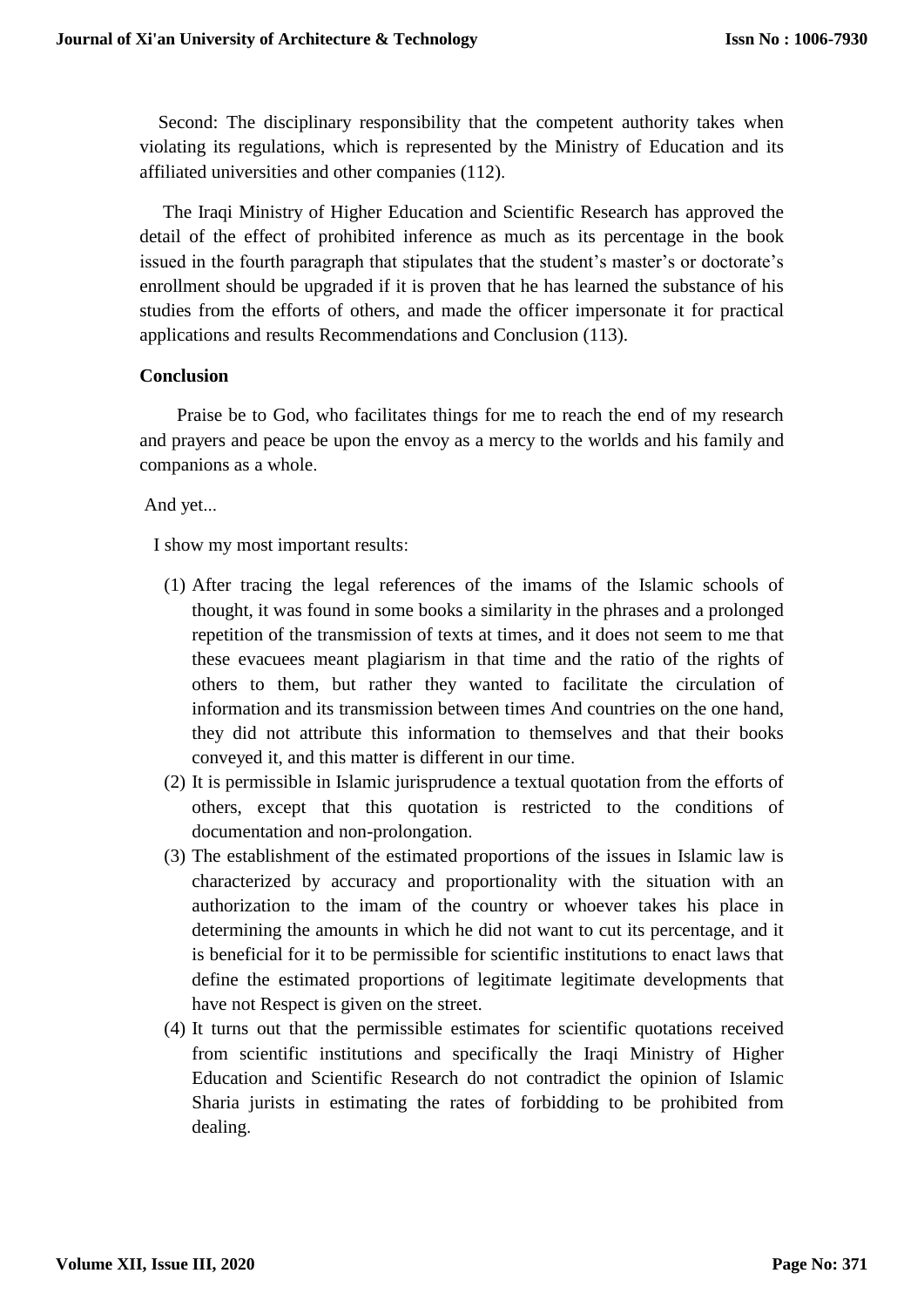(5) Excessive efforts by others by stealing their benefits is prohibited and entails criminal and disciplinary responsibilities that are established by state educational and human rights institutions.

# Margins

- (1) Ibn Manzur (1414 AH): 6/167; Al-Zubaidi (Dar al-Hidaya without a publication year) 16/35.
- (2) Al-Sijistani (2009 AD): 16/7 (Hadith No. 4607)
- (3) Abu Ishaq (1405 AH): 3/1119
- (4) Al-Farahidi (without publication year): 2/152
- (5) Al-Qazwini (1979 AD): 4/109
- (6) Dr. Ahmed Mukhtar Abdel Hamid Omar (2008 AD): 1/105
- (7) Al-Rajab (wata.cc website: 8/28/2019)
- (8) Al-Suyuti (1974): 1/386
- (9) Slaves (without publication year): 14/107
- (10)Al-Ghazali (1997): 7/7
- (11)Research institution (website: mobta2th) on August 25 2019
- (12)Al-Wahhab (website: Facksu-eu.sa) on August 25, 2019
- (13)Abu Salman (1416 AH 1996 AD): p. 117
- (14)The British Arab Academy (website: www.abaha.uk) 8/25/2019
- (15)Al Wahb (website: Facksu-eu.sa)
- (16)Ibn Muhammad (1996): 161/16
- (17)Al-Zarkashi (1985 AD): 1/72
- (18)Hasan (2012): p. 246
- (19)Surat Hood: (85)
- (20)Al-Khulwati Abu al-Fida (without publication year): 6/303
- (21)Article published on the website: http // quedu.iq) on 28/8/2019
- (22)Al-Qarafi (without publication year): 1/164
- (23)Al-Nawawi (without publication year): 1/39
- (24)Ibn Muhammad (1416 AH 1996 AD): 2/162
- (25)Abu Suleiman (1416 AH 1996 AD): 1/112
- (26)Al-Nawawi (without publication year): 1/29 Al-Hattab (1421 AH 1992 AD): 1/4
- (27)Al-Juwayni (1401 AH): 1/165, Abu Sulaiman: The previous reference
- (28)Surah An-Nisaa: (58)
- (29)Al-Alousi (1415 AH): 3/62
- (30)Ibn Hanbal Al-Shafi'i (1419 AH 1998 AD): 5/7 (Hadith No. 2097)
- (31)Taleima (website: www.fehweb) on 3/9/2019
- (32)Surat Al-Imran: (188)
- (33)Al-Qurtubi (1423 AH 2003 AD): 4/307
- (34)Al-Suyuti (1418 AH 1998 AD) 2/273
- (35)Al-Sijistani (1430 AH 2009 CE): 7/233 (Hadith No. 4875)
- (36)Al-Manawi (1415 AH 1994 AD): 5/52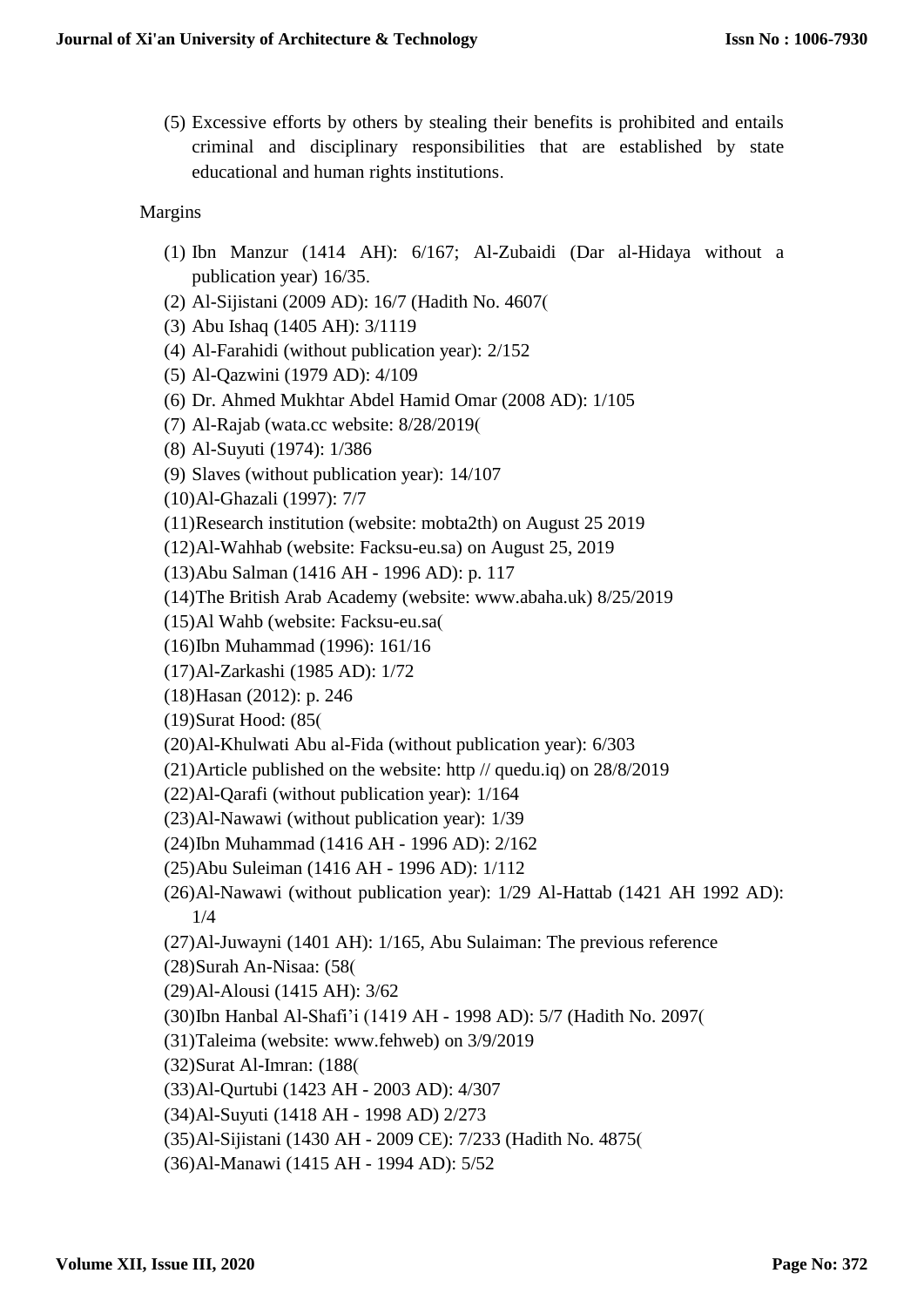(37)Al Mubarak Bin Muhammad (1399 AH - 1979 AD) 1/421 (38)Surat Al-Hadid: (13) (39)Al-Qurtubi (1423 AH - 2003 AD) 17 / 245-246 (40)Ibn Rushd Al-Qurtubi (1408 AH - 1988 AD): 10/315 (41)The ruler included it, and Sahih al-Isnad said, but they did not: al-Nayaburi (1411 AH - 1990 CE): 1/646 (hadith number 1739) (42)Al-Manawi (1415 AH - 1994 AD): 1/561 (43)Al-Shahrani (1425 AH): p. 322 (44)Malek Al-Asbahi (1425 AH - 2004 AD): 2/297 (Hadith No. 721) (45)Surat al-Anam: (96) (46)Al-Baji (1331 AH): 1/356 (47)Al-Bayhaqi (1344 AH): 8/149 (hadith number 17018) (48)Surat Al-Shuara (277) (49)Al-Gohary Al-Farabi (1407 AH - 1987 CE): 2 786 (50)Turquoise Abadi (1426 AH): 1/460 (51)Al-Jarjani (1403 AH 2000 AD): 1/226 (52)Abdul-Rasul (1421 AH - 2000 CE): 3/251 (53)Turquoise Abadi (1426 AH): 1/297 (54)Al-Zarkashi (1414 AH - 1994 AD): 5/170 (55)Surat al-Nur: (4) (56)Ibn Amir Hajj (1417 AH - 1996 AD) 1/153 (57)Iraqi Ministry of Higher Education and Scientific Research, Book No. (BT5 / 5868) dated 7/27/2015 (58)Al-Juwayni (1401 AH): 1/165 (59) )59Dwedry (1421 AH - 2000 AD): 1/382 (60)Al-Ghazali Al-Tousi (1417 AH): 2/250 (61)Al-Hattab (1412 AH - 1992 AD): 2/250, Al-Mawardi (1419 AH - 1999 AD): 2/371 - 372 AD. (62)Ibn Abi Shaybah Al-Kufi (without publication year): 2/455 (Hadith No. 8303) (63)Al-Sarkhasi (1414 AH - 1993 AD): 1/236 (64)Al-Amrani (1421 AH): 2/474 (65)Al-Maqdisi (1414 AH - 1994 AD): 1/310 (66)al-Qushairi al-Nisaburi (1334 AH): 1/159 (hadith number 660) (67)Sharaf Al-Nawawi (1392 AH): 3/167 (68)Ibn Hazm al-Dhahiri (without publication year): 7/260 (69)Samarqandi (1414 AH - 1994 AD): 2/66, Marudi (1419 AH - 1999 CE): 5/119, Al-Nawawi (without publication year): 9/225 (70)Al-Nisaburi (1411AH-1990AD): 2/26 (Hadith No. 2201) (71)Al-Barouti (without publication year): 6/305, Ibn Qudamah al-Maqdisi (1405 AH): 4/97 (72)Ibn Nasr Al-Baghdadi (1425 AH - 2004 AD): 2/143 (73)Al-Tirmidhi (1998 AD): 3/28 (Hadith No. 1352) (74)Al-Qaraqi (1994 AD): 5/25

(75)Al Ain (without publication year): 7/177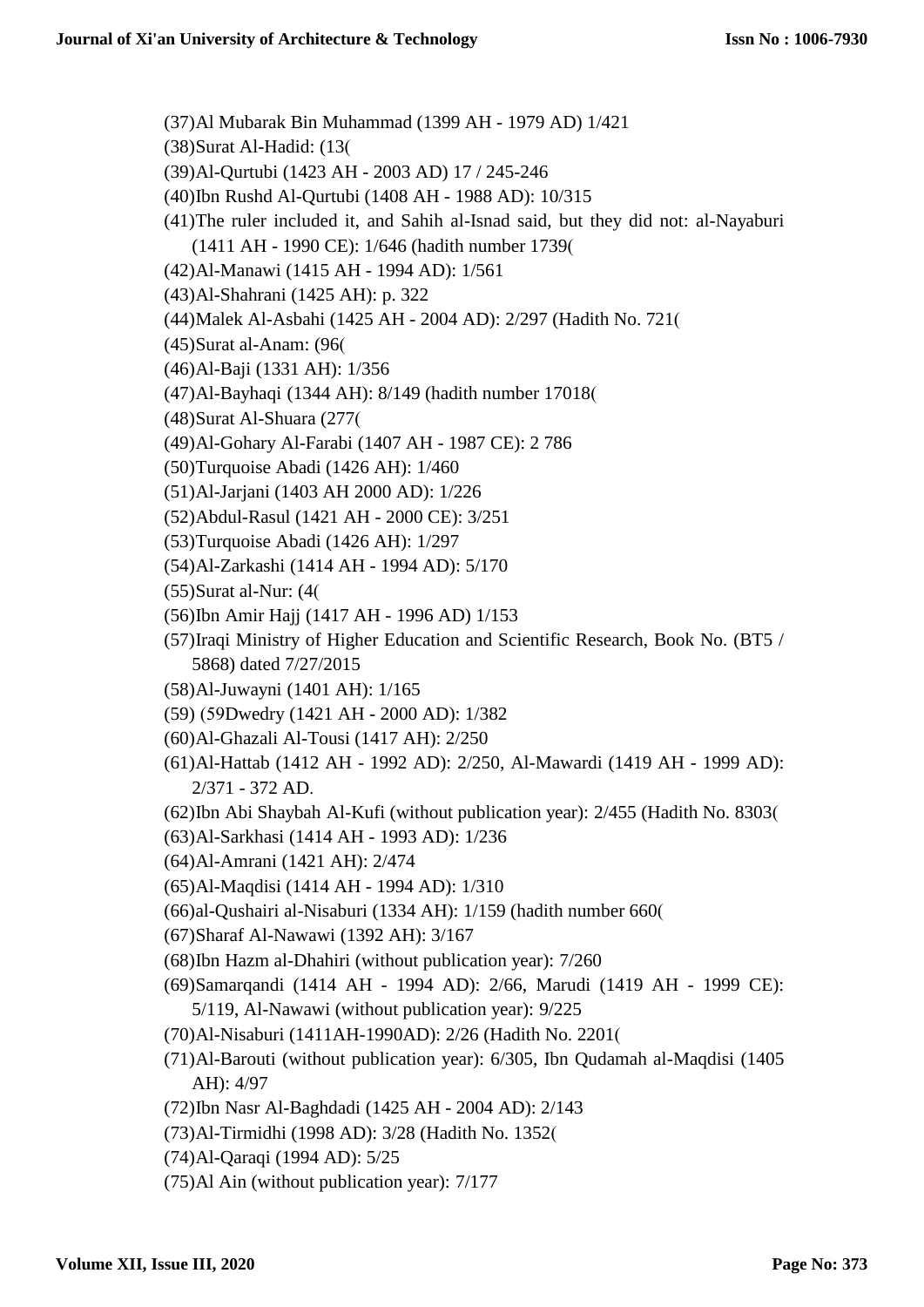- (76)Al-Barouti (without publication year): 10/412
- (77)Ibn Qudamah Al-Maqdisi (1405 AH): 6/180
- (78)Al-Bukhari (1407 AH 1987 CE): 7/81 (Hadith No. 5354)
- (79)Al-Sarkhasi (1414 AH 1994 AD): 27/144 147 AD, Al-Kasani (1406 AH 1986 AD): 7/369, Al-Qanouhi (1423 AH - 2003 AD): 3/402
- (80)Ahmad Ibn Rushd Al-Qurtubi (1408 AH): 3/118, Ibn Hazm Al-Dhaheri (without publication year): 8/356.
- (81)Al-Bayhaqi (1344 AH): 6/441 (Hadith No. 12571)
- (82)Al-Mawardi (1419AH-1999AD): 8/194-195, Ibn Muflih (1418AH-1997AD): 5/234.
- (83)Al-Qushairi Al-Nisaburi (1334 AH): 5/97 (Hadith No. 4425)
- (84)Ibn Manzur (1414 AH): 4/571
- (85)Al-Khurshi (without publication year): 8/110
- (86)Al-Zuhaili (4th floor): 7/5282
- (87)Damascene (1412 AH 1992 AD): 4/60
- (88)Ibn Najim (2nd floor): 5/52
- (89)Al-Sewasi (without publication year): 5/351, Al-Mawardi (1419 AH-1999 AD): 13/425 Yemeni Al-Amrani (1421 AH-2000 AD): 12/532.
- (90)Al-Bayhaqi (1344 AH): 8/327 (hadith number 18093)
- (91)Al-Ainy (1420 AH 2000 AD): 6/391 392
- (92)Damascene (1412 AH 1992 AD): 4/60
- (93)Al-Qarafi (1994): 12/120
- (94)Al-Hirawi (1422AH-2002AD): 6/2380
- (95)Ibn Qudamah al-Maqdisi (1405 AH): 12/525, Ibn Hazm al-Dhahiri (without publication year): 12/422, Ibn Ali al-Shawkani (1407 AH - 1987 CE): 2/401
- (96)Al-Bukhari (1407 AH 1987 CE): 8/216 (Hadith No. 6849)
- (97)Al-Shawkani (1st floor): 1/871
- (98)Al-Hattab (1412 AH 1992 AD): 1/4
- (99)Samir Abeish (Jill Center for Scientific Research website), paragraph: 6,10
- (100) Surat Al-Anam: (132)
- (101) Al-Derini (1399 AH 1979 AD): p. 105
- (102) Al-Kilani (2001 AD): p. 12
- (103) (Universal Declaration of Human Rights: 1984): Resolution No. 217
- (104) Al-Qazwini (1420 AH 2009 CE): 5/15 (Hadith No. 3843), Al-Haythami (1412 AH - 1992 CE): 11/55
- (105) Al-Sarkhasi (1414AH-1993AD): 11/78
- (106) Ibid: Same reference
- (107) Ibn Amir Haj (1417 AH): 2/174, Al Mazri (2008 AD): 3/176, Ibn Yusuf al-Juwayni (1428 AH - 2007 CE): 7/231, Ibn Abdo al-Suyuti (1415 AH - 1994 AD): 3 / 740
- (108) Ibn Amir Haj (1417 AH): 2/174
- (109) Surat Al-Shura: (42)
- (110) Al-Tirmidhi (1998 AD) and a valid hadith said: 2/555 (hadith number 1266)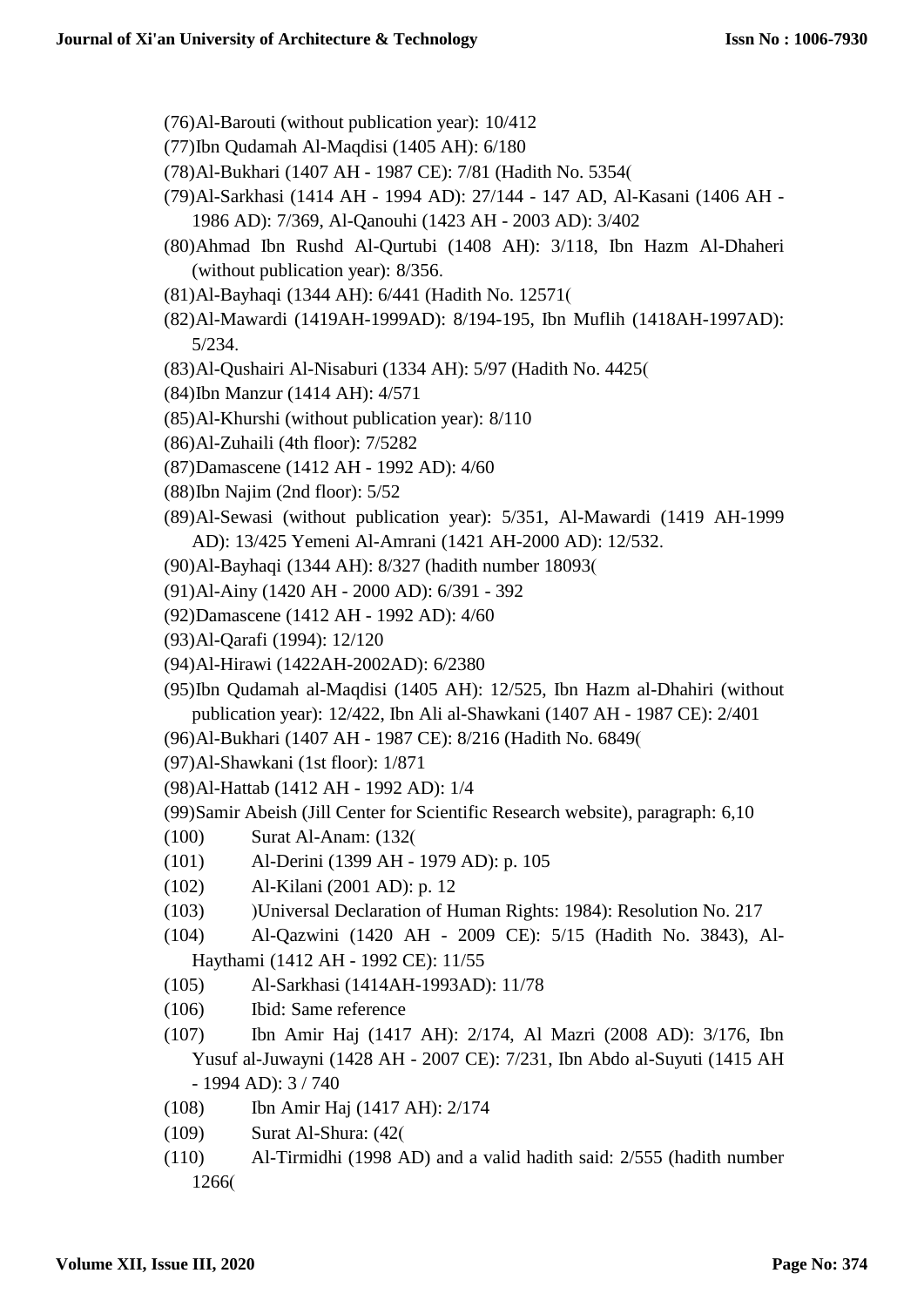- (111) Ibn Amir Haj (1417 AH): 2/174
- (112) Al-Kilani (2001): p. 414
	- (113) The book issued by the Iraqi Ministry of Higher Education and Scientific Research - Department of Research and Development, number (BT5 / 5868) dated 7/27/2015

### **resources and references**

After the Holy Quran

Ibn Abi Shaybah (without publication year), Abu Bakr Abdullah bin Muhammad bin Abi Shaybah Al-Absi Al-Kufi, d. 235 AH, classified as Ibn Abi Shaybah, the Indian Salafi House, investigation: Muhammad Awamah.

Ibn Amir Haj (1417 AH), Abu Abdullah Shams al-Din Muhammad bin Muhammad al-Maarouf Ibn Amir-Hajj, 877 AH, Report and Expression, Dar al-Fikr - Beirut.

Ibn Hazm al-Dhahiri (without publication year), Abu Muhammad Ali bin Ahmed bin Saad bin Hazm al-Andalusi al-Dhahiri, local with antiquities, Dar al-Fikr - Beirut.

Ibn Hanbal al-Shaibani (1419 AH - 1998 AD), Abu Abdullah Ahmad bin Muhammad bin Ahmad al-Shaibani, T 241 AH, Musnad Ahmad bin Hanbal, Books World - Beirut, investigation: Mr. Abu Al-Maati, 1st edition.

Ibn Rushd Al-Qurtubi (1408 AH - 1988 AD), Abu Al-Walid Muhammad Ibn Ahmad Ibn Rushd Al-Qurtubi, T 520 AH, Statement, Collection, Explanation, Guidance, and Explanation, Dar Al-Gharb Al-Islami - Beirut, Investigation: Muhammad Hajji and others, 2nd edition.

-Ibn Ali Al-Shawkani (1407 AH - 1987 AD), Muhammad Bin Ali Al-Shawkani, T 1250 AH, Illuminated Darari Explanation of Gorgeous Pearls, Dar Al-Kutub Al-Alami, 1st edition.

Ibn Qudamah al-Maqdisi (1405 AH), Abu Muhammad Muwaffaq al-Din Abdullah bin Ahmad bin Qudamah al-Maqdisi, d. 620 AH, the singer in the jurisprudence of Imam Ahmad ibn Hanbal, Dar al-Fikr - Beirut, 1st edition.

Ibn Muhammad (1996), Bakr bin Abdullah Abu Zaid Muhammad, 1429 AH, Jurisprudence of Nawazil, Al-Risala Foundation, 1st edition.

Ibn Manzur (1414 AH) Muhammad bin Makram bin Ali, Jamal al-Din Ibn Manzur, 711 AH, Lisan Al-Arab, Dar Sader - Beirut, 3rd edition.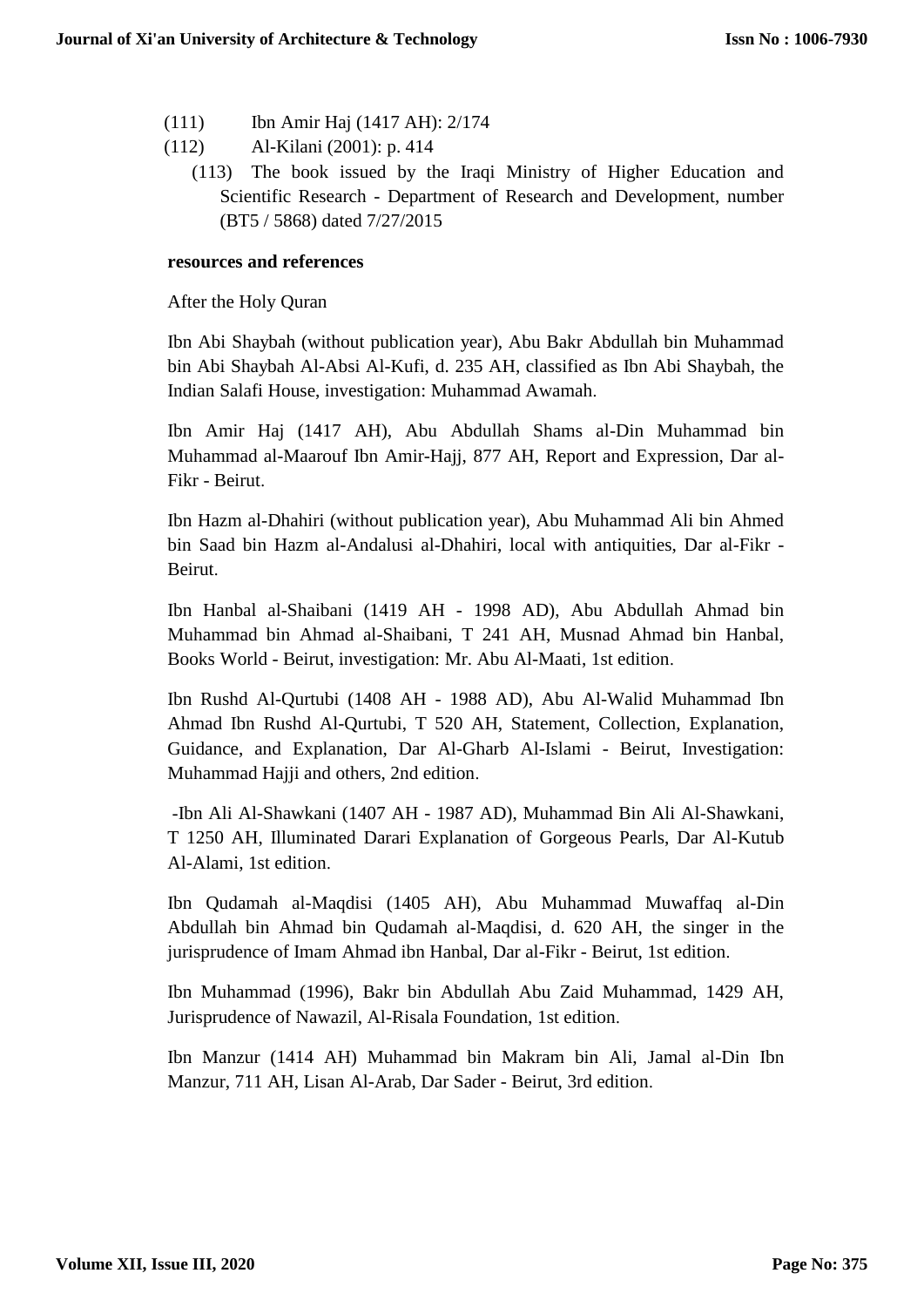Ibn Nasser (without publication year), Nasser bin Ali bin Nasser, part of the book explaining the revision of chapters in the science of origins for Abu Al-Abbas Shihab Al-Din Al-Qarafi Al-Maliki, 684 AH, College of Sharia, Umm Al-Qura University: 1/164.

Ibn Najim (2nd floor), Zain Al-Din Ibrahim bin Muhammad known as Ibn Najim, 790 AH, Clear Sea, Dar Al-Kitab Al-Islami.

Ibn Nasr al-Baghdadi (1425 AH - 2004 AD), Abu Muhammad Abd al-Wahhab bin Ali bin Nasr al-Baghdadi, 422 AH, indoctrination in Maliki Fiqh, Dar al-Kutub al-Alamiyya - Beirut, investigation: Abu Owais Muhammad Bu Khabzah al-Hassani, 1st edition.

-Ibn Yusef al-Juwayni (1428 AH - 2008 AD), Abdul-Malik bin Abdullah bin Youssef Al-Juwayni - Abu al-Ma'ali, nicknamed Imam of the Two Holy Mosques, the end of the demand in knowing the doctrine, Dar Al-Minhaj, investigation: Abdel-Azim Mahmoud Al-Deeb, 1st edition.

-Abu Ishaq (1405 AH), Ibrahim bin Ishaq Al-Harbi Abu Ishaq, D 285, Hadeeth Al-Hadith, Umm Al-Qura University - Makkah Al-Mukarramah, 1st edition.

-Abu Sulaiman (1416 AH - 1996 AD), Professor Dr. Abdul Wahab Ibrahim Abu Suleiman, Writing Scientific Research in New Form, Dar Al-Shorouk for Publishing and Distribution, 6th edition.

Abu Suleiman (1996), Professor Dr. Abdul Wahab Ibrahim Abu Suleiman, Professor of Graduate Studies at Umm Al-Qura University, Research Methodology in Islamic Jurisprudence, Makkah Library.

-Ahmad Rushd Al-Qurtubi (1408 AH), Abu Al-Walid Muhammad Ibn Abdullah Ibn Muhammad Ibn Muflih, T 884 AH, Dar Al-Kutub Al-Alami - Beirut, 1st edition.

The Universal Declaration of Human Rights: 1984 AD, Paris, December, by Resolution 217.

The British Arab Academy (website: www.abaha.uk), concept of the academy, article published on the website, 8/25/2019.

Al-Alousi (1415 AH), Shihab al-Din Mahmoud bin Abdullah Al-Husseini Al-Alousi, 1270 AH, interpretation of the Great Qur'an and the Seven Mathani, Dar Al-Kutub Al-Alami - Beirut, 2nd edition.

-Al-Baji (1332 AH), Abu al-Walid Suleiman bin Khalaf bin Saad al-Qurtubi al-Baji, 474 AH, al-Muntqaqa Sharh al-Muwatta, al-Sa`dah Press, Governorate of Egypt, 1st edition.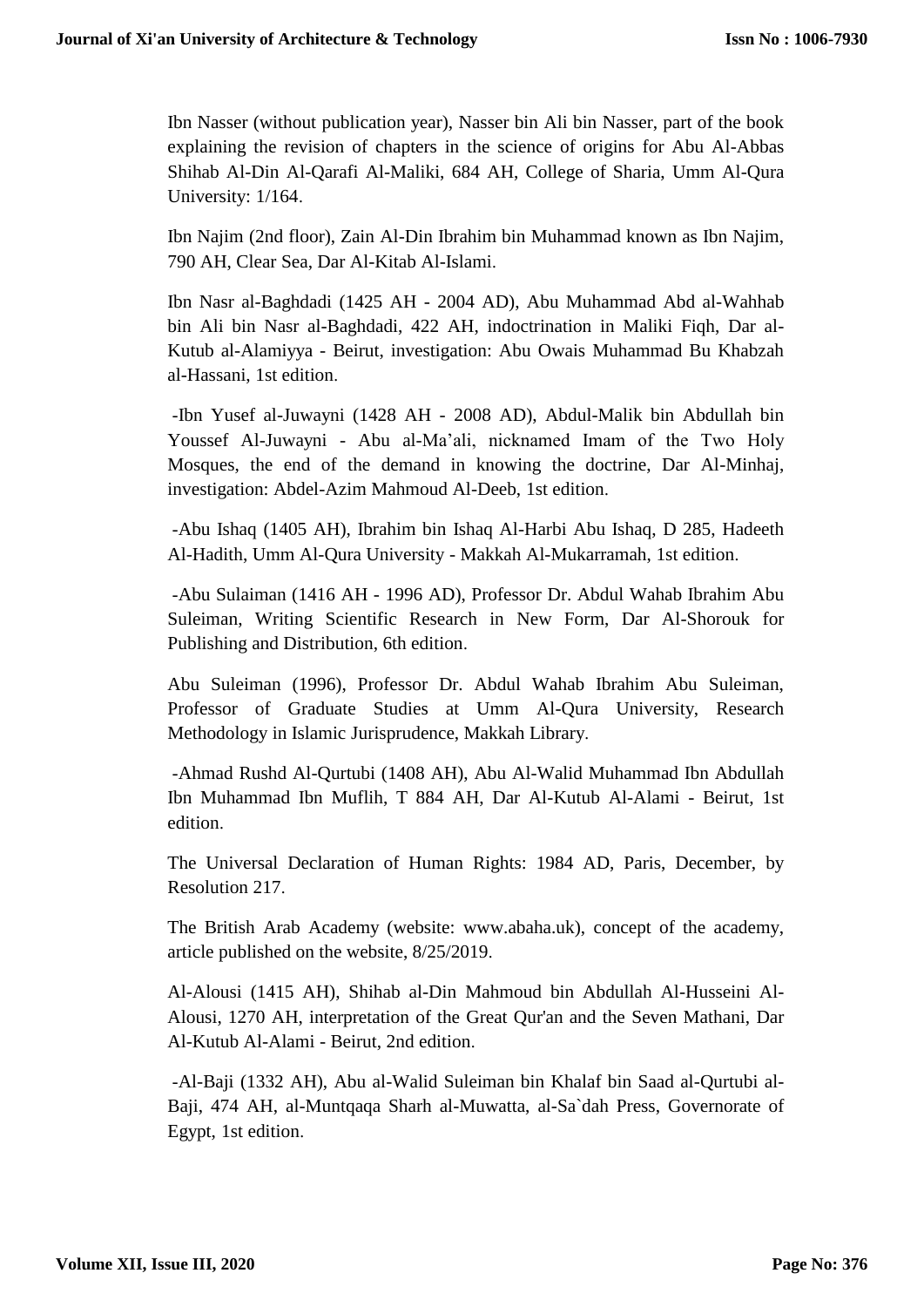-Al-Barouti (without publishing year) Muhammad bin Muhammad bin Mahmoud Al-Barouti, d. 786 AH, Al-Enayah.

-Al-Bukhari (1414AH-1993 AD), Muhammad bin Ismail bin Ibrahim Al-Bukhari, 256 AH, Sahih Al-Bukhari, Dar Al-Shaab - Cairo, 1st edition.

Al-Bayfi (1344 AH), Abu Bakr Ahmed bin Al-Hussein bin Ali Al-Bayfi, The Greater Sunan, The Regular Knowledge Council - India, 1st edition.

Al-Tirmidhi (1998 AD), Isa Muhammad bin Isa Al-Tirmidhi, 279 AH, Sunan Al-Tirmidhi, Dar Al-Gharb Al-Islami - Beirut, investigation: Bashar Awad Maarouf.

-Talima (website: www.Feah.web), 3/9/2019, scientific thefts, phenomenon of the times, research published on the website.

-Al-Jarjani (1403 - 1983 AD), Ali bin Muhammad bin Ali Al-Jarjani, 816 H, definitions, Dar Al-Kutub Al-Alami - Beirut, 1st edition.

-Al-Jawhari Al-Farabi (1407 AH - 1987 AD), Ismail bin Hammad Al-Jawhari Al-Farabi, 393 AH, Al-Sahah, Language Crown and Sahih Al-Arabiya, Dar Al-Alam for Millions - Beirut, investigation: Ahmed Abdel Ghafour Ataa, 4th edition.

-Al-Juwayni (1401 AH), Abdul Malik bin Abdullah bin Yousef bin Mohammed Al-Juwayni Abu al-Maali, called Imam of the Two Holy Mosques, T 478 AH, Ghiath Al-Nations, Al-Haramain Library, investigation: Abdel-Azim Al-Deeb, 2nd edition.

-Hasan (2012), Marzah Hamza Hassan, Drafting of Topographic Information, research published in the Journal of the College of Basic Education - University of Babylon - No. (6), March - 2012.

-Al-Hattab (1412 AH - 1992 AD), Shams Al-Din Abu Abdullah Muhammad bin Muhammad bin Abdul Rahman Al-Trabulsi Al-Hattab, T 954 AH, Talents of the Galilee, Explanation of Khalil, Dar Al-Fikr, 3rd floor.

-Al-Khurshi (without publication year) Muhammad bin Abdullah Al-Khurshi, 1101 AH, brief explanation Khalil, Dar Al-Fikr Printing House - Beirut.

-Al-Khulwati Abu Al-Fida (without publication year), Ismail Hakki bin Mustafa Al-Estanbouli Al-Hanafi - Al-Khulwati Abu Al-Fida, d. 1127 AH, Rooh Al-Bayan, Dar Al-Fikr - Beirut.

-Dr . Ahmed Mukhtar Abdel Hamid Omar, 1424 AH, A Dictionary of Contemporary Arabic Language, World of Books, 1st edition.

Al-Derini (1399 AH-1979 AD), Dr. Fathi Al-Derini, The Right to Innovation in Comparative Islamic Jurisprudence, Al-Resala Foundation - Beirut, 1st edition.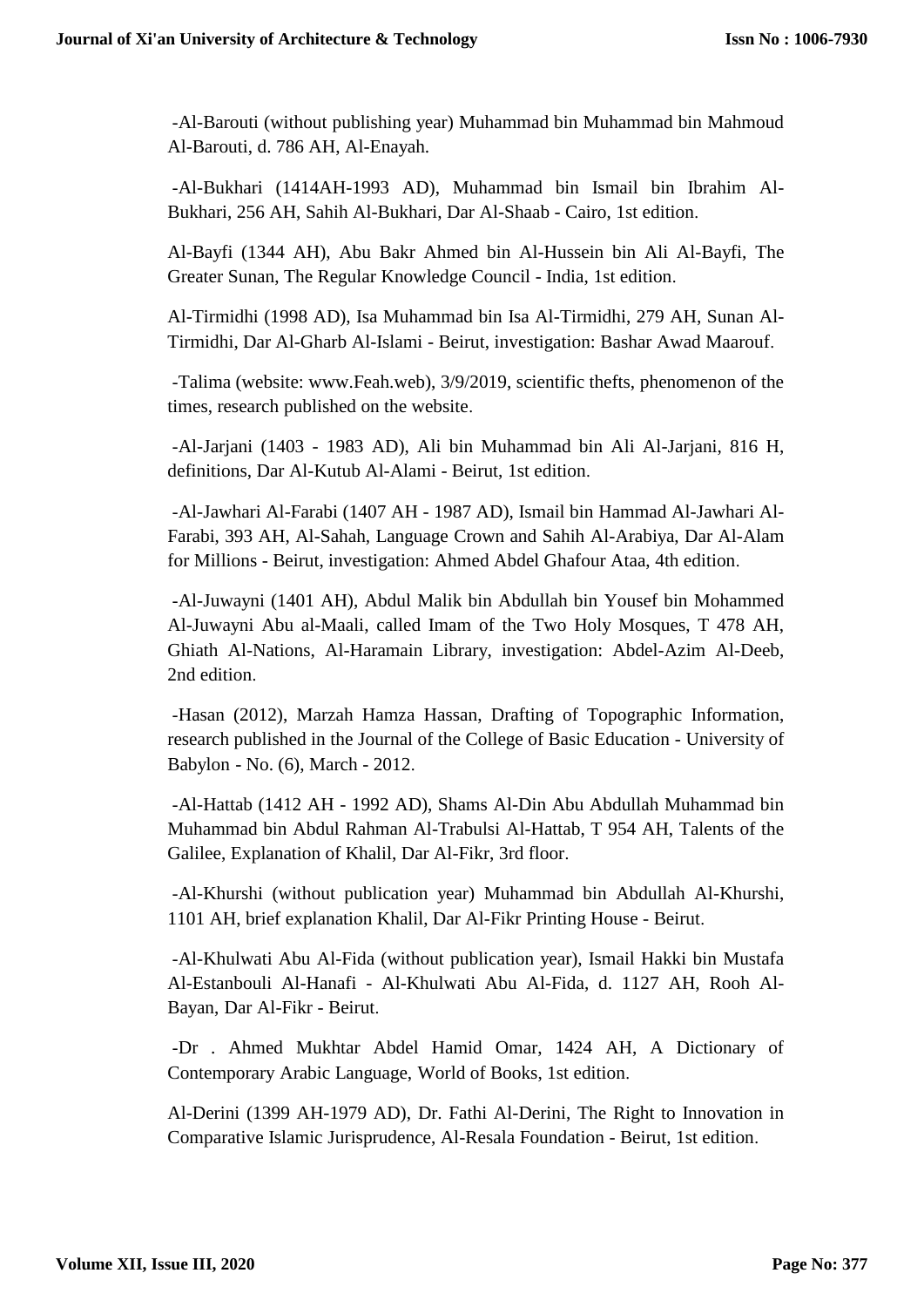-Damascene (1412 AH - 1992 AD), Ibn Abid bin Muhammad Amin bin Omar bin Abdulaziz Al Damascene, 1252 AH, Response of the confused to the chosen house, Dar Al Fikr - Beirut, 1st floor.

Dowidari (1421AH-2000AD) Raja Waheed Dowidari, Scientific Research, Theoretical Basics and Scientific Practice, Contemporary House of Thought - Beirut - Lebanon, 1st edition.

-Al-Rajab (website: wata.cc) on 08/28/2019, The International Association of Arab Translators and Linguists, an article by Professor Baher Hashem Al-Rajab.

-Al-Zubaidi (without publication year), Muhammad bin Muhammad bin Abdul Razzaq, 1205 AH, crown of the bride, from Jewels Dictionary, House of Guidance.

-Al-Zuhaili (4th floor), Professor Dr. Wahba bin Mustafa Al-Zuhaili, Islamic Jurisprudence and its Evidence, Dar Al-Fikr - Damascus.

-Al-Zarkashi (1405 AH - 1985 AD), Abu Abdullah Badr al-Din Muhammad bin Abdullah bin Bahadir al-Zarkashi, 794 AH, published in the Jurisprudence Rules, Kuwaiti Ministry of Awqaf, 1st floor.

-Al-Zarkashi (1414 AH - 1994 AD), Abu Abdullah Badr Al-Din Muhammad Bin Abdullah Bin Bahadir Al-Zarkashi, 794 AH, The surrounding sea in the fundamentals of jurisprudence, Dar Al-Maktabi, 1st edition.

-Al-Sijistani (2009), Abu Dawud Suleiman bin Al-Ash'ath, Dar Al-Resalah International, investigation: Shoaib Al-Arnaut, 1st edition.

-Al-Sarkhasi (1414 AH 1993 AD), Muhammad Ibn Ahmad Al-Sarkhasi, 483 AH, Al-Mabsut, Dar Al-Maarefa - Beirut.

Samarkandi (1414 AH - 1994 AD), Muhammad Ibn Ahmad Samarkandi, T540 AH, Masterpiece of Jurists, Dar Al-Kutub Al-Alami - Beirut, 2nd edition.

Samir Abeish (the website of the Jill Center for Scientific Research), Islamic perception of treating the dilemma of scientific theft, Dr. Samir Abeish, University of Muhammad Al-Siddiq Bin Yahya Jihil, on the website of the Jil .Center for Scientific Research, paragraph: 6, 10

-Al-Sewasi (without publication year), Kamal al-Din Muhammad bin Abd al-Wahid al-Sisi, 681 AH, Explanation of Fateh al-Qadir, Dar al-Fikr - Beirut.

-Al-Suyuti (1418 AH - 1998 AD), Abdul Rahman bin Abi Bakr Al-Suyuti, 911 AH, Al-Mizhar in Language Sciences and its Types, Dar Al-Kutub Al-Alami - Beirut, investigation: Fouad Ali Mansour, 1st edition.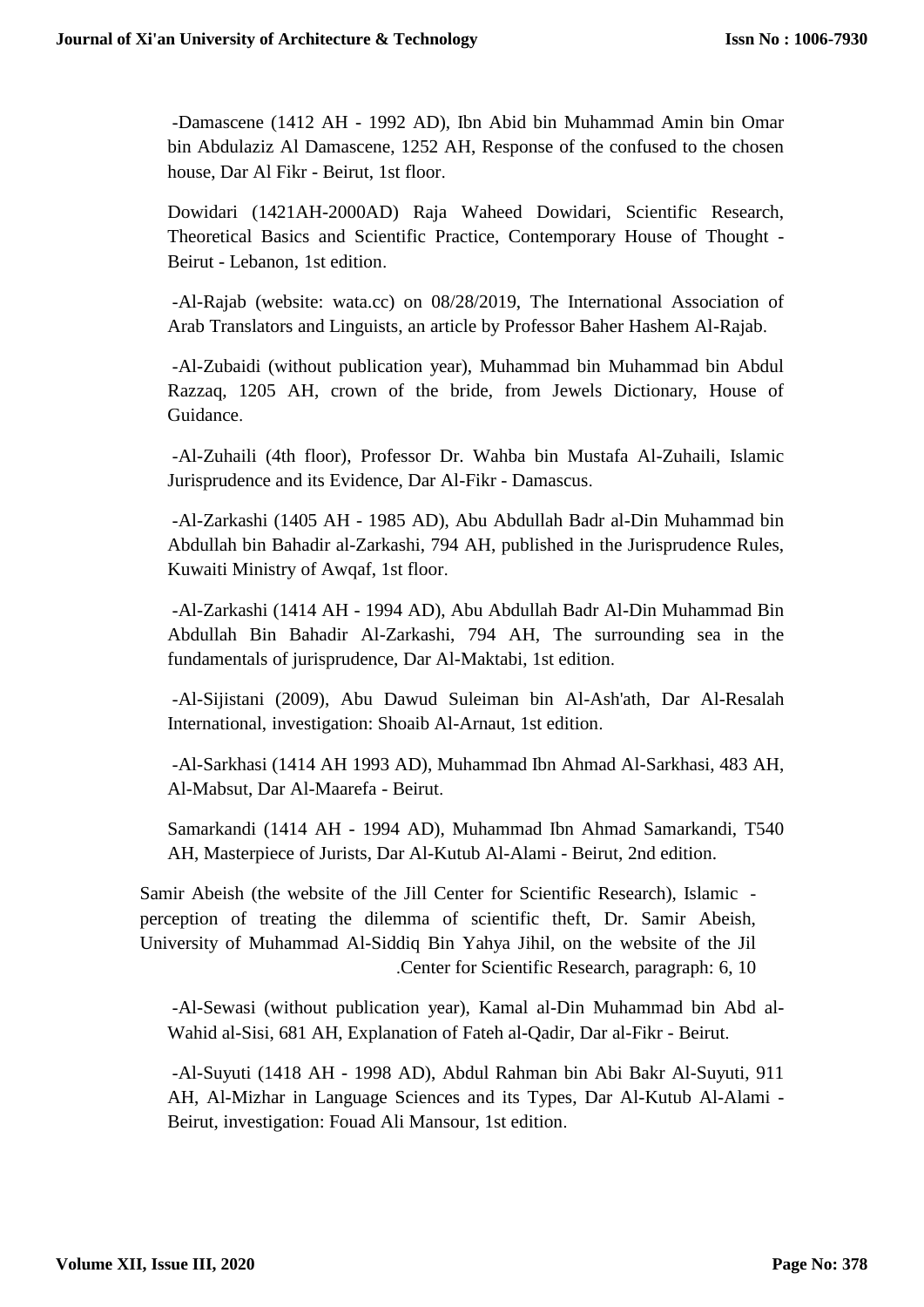-Al-Suyuti (1974 AD), Abd al-Rahman bin Abi Bakr Jalal al-Din al-Suyuti, ed. 911 AH, Proficiency in the Sciences of the Qur'an, The Egyptian Public Authority for Books, Achievement: Abu al-Fadl Ibrahim.

Sharaf al-Nawawi (1392 AH), Abu Zakaria Muhi al-Din Yahya bin Sharaf al-Nawawi, 676 AH, the curriculum published by Sahih Muslim bin al-Hajjaj, the Arab Heritage Revival House - Beirut, 2nd edition.

Al-Shahrani (1425 AH), Hussain bin Maalawi Al-Shahrani, Invention and Copyright Rights in Islamic Jurisprudence, Thebes House for Publishing and Distribution.

-Al-Shawkani (1st floor), Muhammad bin Ali Al-Shawkani, 1250 AH, Al-Sail jar flowing over the flower gardens, Ibn Ibn Hazm House.

Al-Abbad (without publication year), Abdul Mohsen Al-Abbad.

Abdel-Rasoul (1421 AH-2000 CE), Judge Abd al-Nabi Ibn Abd al-Rasoul, Constitution of Scholars, Dar Al-Kutub Al-Alami - Beirut, investigation: Hassan Hani.

Yemeni Urbanism (1421AH-2000AD), Abu Al-Hassan Yahya bin Abi Al-Khair Salem Al-Yamani Yemeni, D 558 AH, the statement in the doctrine of Imam Al-Shafi'i, may God Almighty have mercy on him, Dar Al-Minhaj - Jeddah, investigation: Qasim Muhammad Al-Nawawi, 1st edition.

-Al-Aini (1420 AH - 2000 AD) Abu Muhammad Mahmoud bin Ahmed bin Musa Al-Aini, Building Sharh Al-Hidaya, Dar Al-Kutub Al-Alami - Beirut, 1st edition.

-Al-Ghazali (1997 AD), Abu Hamid Muhammad bin Muhammad Al-Ghazali, 505 AH, The Pathologist in the Science of Fundamentals, Al-Resala Foundation - Beirut, Investigation: Muhammad Bin Sulaiman Al-Ashqar, 1st edition.

-Al-Ghazali Al-Tousi (1417 AH), Abu Hamid Muhammad Al-Ghazali Al-Tousi, 505 AH, Al-Waseet in Al-Madhab, Dar Al-Salam - Cairo, investigation: Ahmed Mohamed Ibrahim - Mohamed Mohamed Thamer, 1st edition.

-Al-Farahidi, (without publication year), Abu Abdul Rahman Al-Khalil bin Ahmed Al-Farahidi, 170 AH, Al-Ain, Al-Hilal Library House, investigation: Mahdi Al-Makhzoumi - Dr. Ibrahim al-Samarrai.

-Al-Fayrouz Abadi (1426 AH), Majd Al-Din Abu Taher Muhammad Bin Yaqoub Al-Fayrouz Abadi, T 817 AH, The surrounding dictionary, Al Resala Library for Printing and Publishing - Beirut, investigation: Heritage Investigation Office at the Resala Foundation, 2nd edition.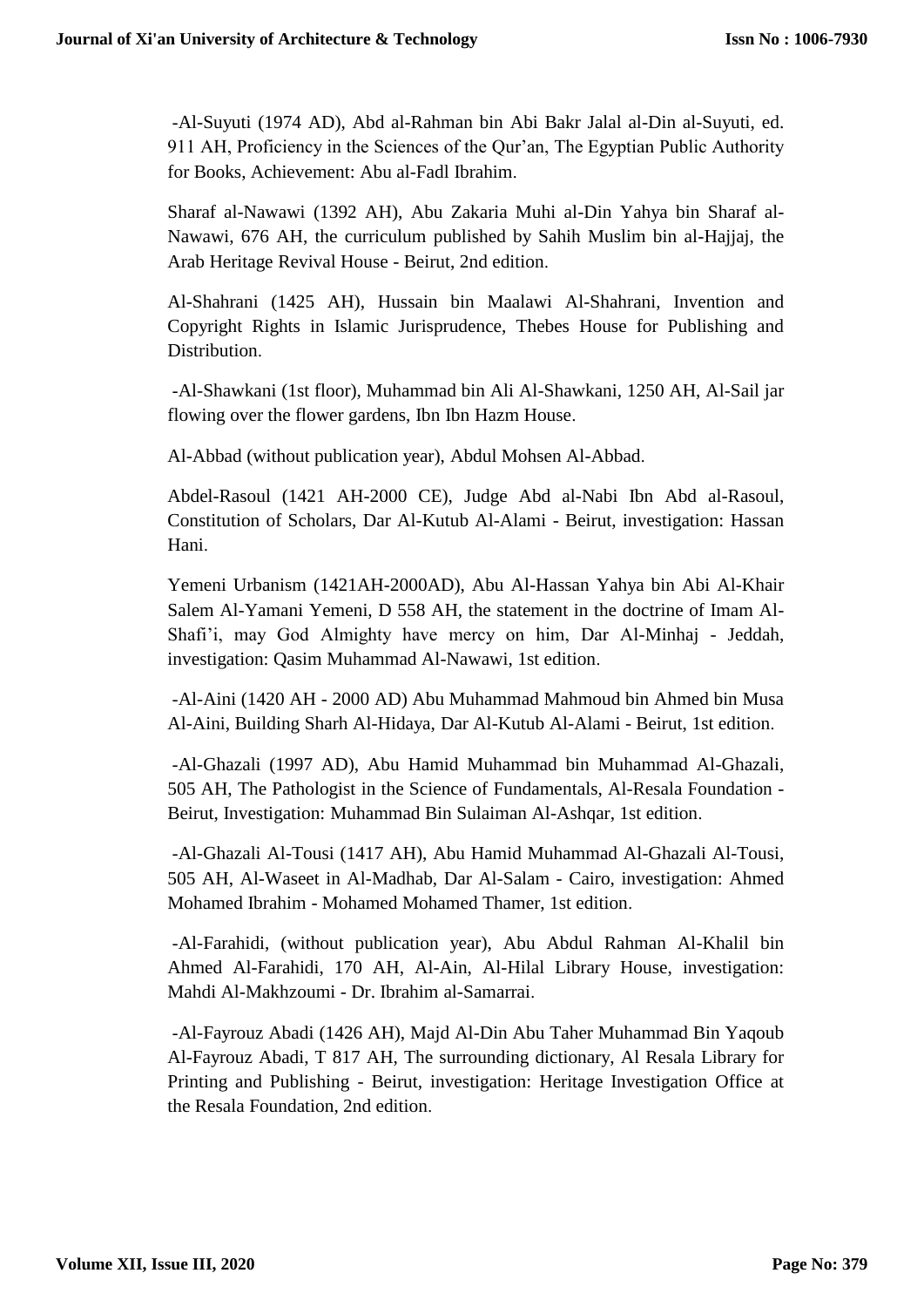Al-Qarafi (1994), Abu al-Abbas Shihab Ahmed bin Idris bin Abd al-Rahman al-Qarafi, 688 AH, Al-Thakhira, Dar al-Gharb al-Islami, Beirut, investigation: Muhammad Bu Khabza, 1st edition.

-Al-Qurtubi (1423 AH - 2003 AD), Abu Abdullah Muhammad bin Ahmed bin Abi Bakr bin Farah al-Ansari al-Qurtubi, d. 671 AH, The Compiler of the Rulings of the Qur'an, Dar Al-Alam Al-Kutub - Riyadh - Saudi Arabia, investigation: Hisham Samir Al-Bukhari.

-Al-Qazwini (1420 AH - 2009 AD), Ibn Majah Abu Abdullah Muhammad bin Yazid Al-Qazwini, D 273 AH, Dar Al-Resalah International, Achievement: Shoaib Al-Arnaut, - Adel Morshed, Muhammad Kamel Qara Balali, Abdullah Haraz Allah. I 1.

-Al-Qazwini (1979 AD), Ahmad bin Faris bin Zakaria, 395 AH, Dictionary of Language Standards, Dar Al-Fikr, Achievement: Abd al-Salam Muhammad Harun.

-Al-Qushayri al-Nisaburi (1343 AH), Abu al-Husayn Muslim ibn al-Hajjaj ibn Muslim al-Qushairi al-Nisaburi, Sahih Muslim, Dar al-Jeel - Beirut.

-Al-Kannuji (1423 AH - 2003 AD), Abu al-Tayyib Muhammad Siddiq al-Husayni al-Bukhari al-Kanuji, Tel 1207 AH, Rawda al-Nadiya, Ibn al-Qayyim Publishing House - Riyadh, 1st edition.

-Al-Kasani (1406 AH - 1986 AD), Aladdin Abu Bakr bin Masoud Ahmad Al-Kasani, T 587 AH, Bada'i Al-Da'i 'in Arranging the Laws, Dar Al-Kutub Al-Alami - Beirut, 2nd edition.

The book issued by the Iraqi Ministry of Higher Education and Scientific Research - Department of Research and Development, with a number (B5 / 5868) dated 7/27/2015 based on the minutes of the Ministerial Committee formed by Ministerial Decree (192) dated 19/1/2015.

-Al-Kilani (2001), Jamal Ahmad Zaid Al-Kilani, scientific thefts and their criminal responsibility, research published in the Journal of Studies, Sharia and Law Sciences - Jordan, Volume (46 / year: 2001.)

-Al-Mazri (2008 AD), Abu Abdullah Muhammad bin Ali bin Omar Al-Mazri, T. 526 AH, Explanation of indoctrination, Dar Al-Gharb Al-Islami, Muhammad Al-Mukhtar Al-Salami investigation, 1st edition.

-Malik Al-Asbahi (1425 AH - 2004 AD), Malik bin Anas bin Malik bin Amer Al-Asbahi, 179 179 CE, Al-Muwatta, Zaid bin Sultan Al Nahyan Charitable Foundation - Abu Dhabi, investigation: Muhammad Mustafa Al-Adhami, 1st edition.